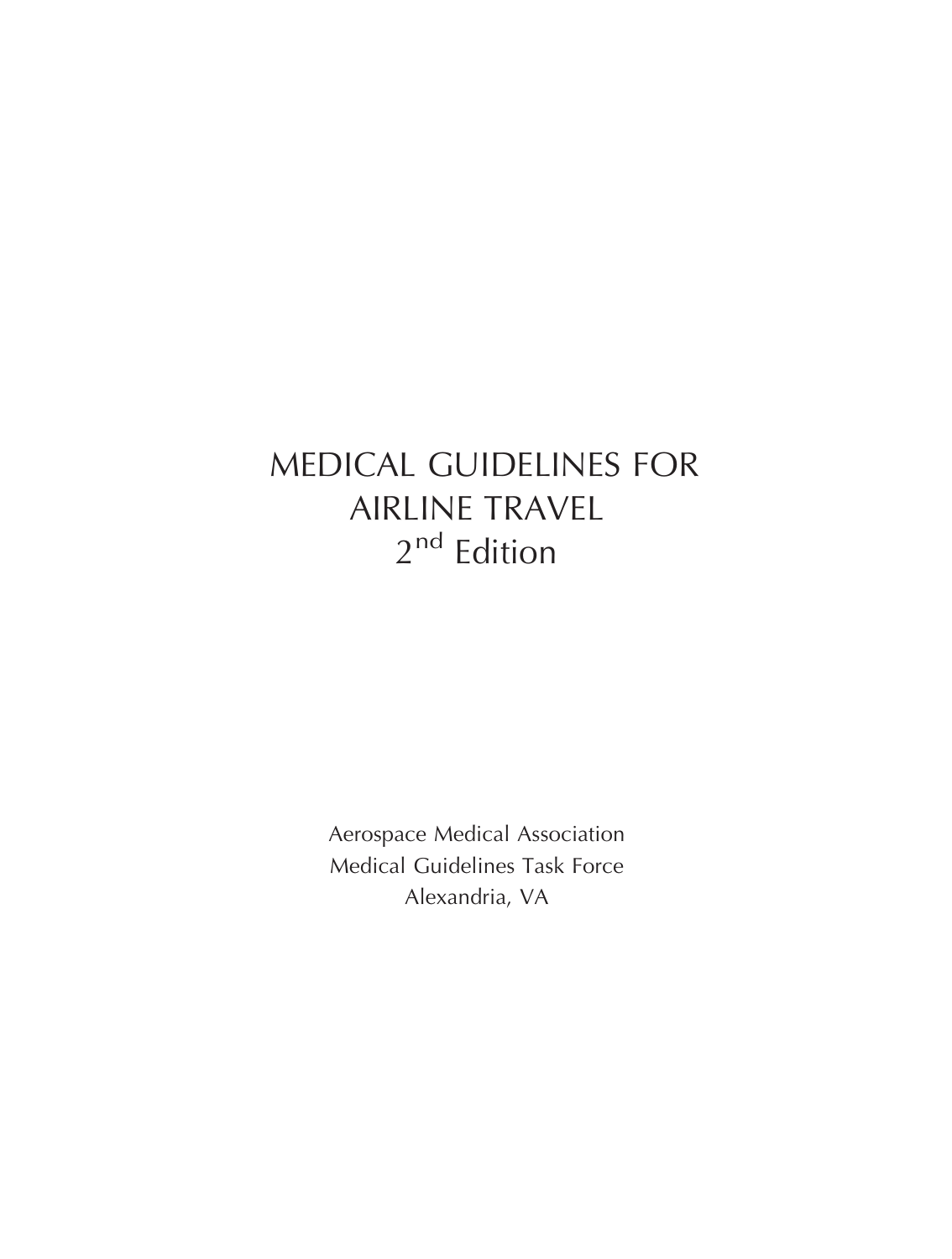# **AVIATION, SPACE, AND ENVIRONMENTAL MEDICINE**

### **Medical Guidelines for Airline Travel, 2nd Edition**

- **A1 Introduction**
- **A1 Stresses of Flight**
- **A2 Medical Evaluation and Airline Special Services**
- **A2 Medical Evaluation**
- **A2 Airline Special Services**
- **A3 Inflight Medical Care**
- **A4 Reported Inflight Illness and Death**
- **A4 Immunization and Malaria Prophylaxis**
- **A5 Basic Immunizations**
- **A5 Supplemental Immunizations**
- **A5 Malaria Prophylaxis**
- **A6 Cardiovascular Disease**
- **A7 Deep Venous Thrombosis**
- **A8 Pulmonary Disease**
- **A10 Pregnancy and Air Travel**
- **A10 Maternal and Fetal Considerations**
- **A11 Travel and Children**
- **A11 Ear, Nose, and Throat**
- **A11 Ear**
- **A11 Nose and sinuses**
- **A12 Throat**
- **A12 Surgical Conditions**
- **A13 Neuropsychiatry**
- **A13 Neurological**
- **A13 Psychiatric**
- **A14 Miscellaneous Conditions**
- **B14 Air Sickness**
- **B14 Anemia**
- **A14 Decompression Illness**
- **A15 Diabetes**
- **A16 Jet Lag**
- **A17 Diarrhea**
- **A17 Fractures**
- **A18 Ophthalmological Conditions**
- **A18 Radiation**
- **A18 References**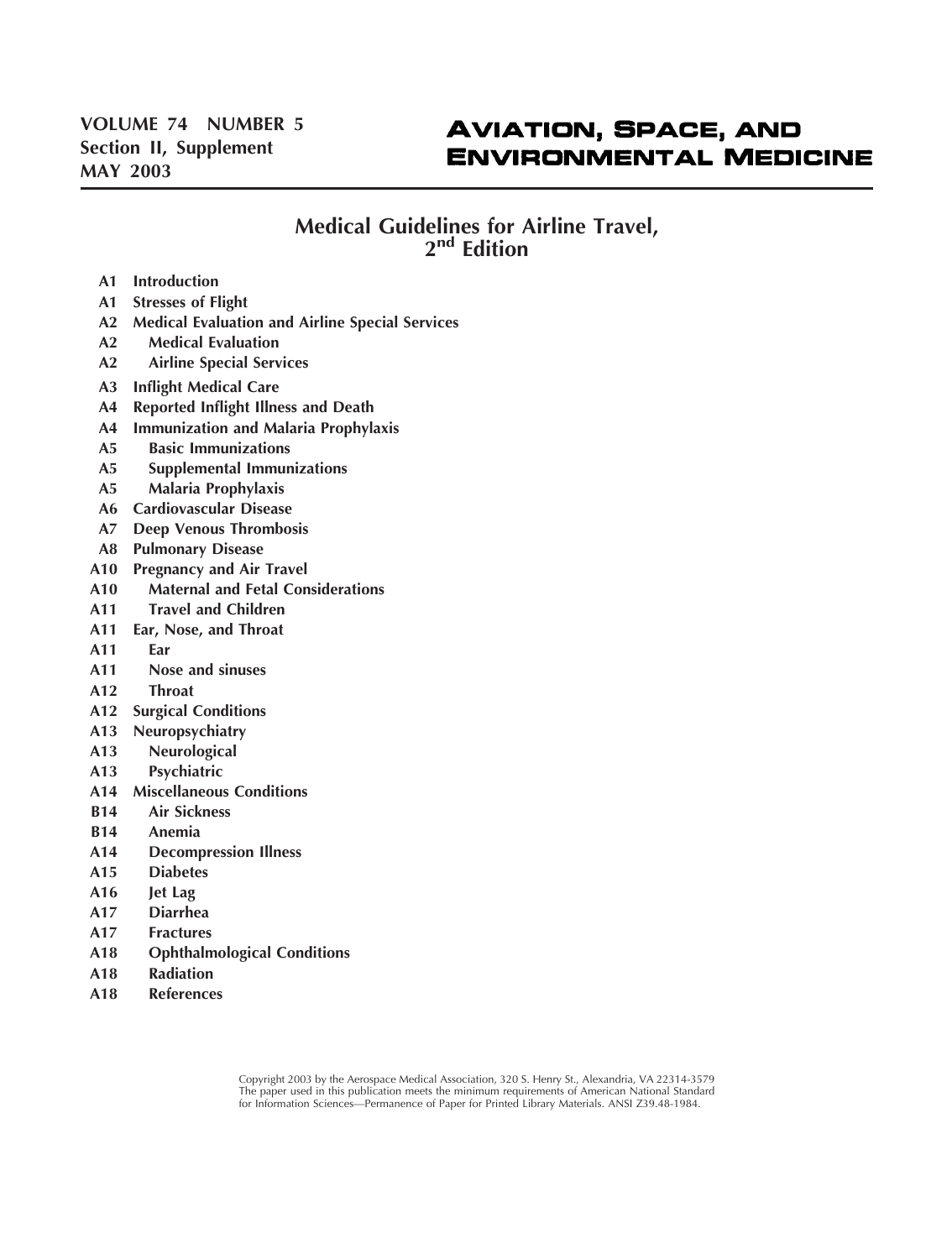# **Medical Guidelines for Airline Travel, 2nd ed.**

Aerospace Medical Association, Medical Guidelines Task Force, Alexandria, VA

#### **Introduction**

Each year approximately 1 billion people travel by air on the many domestic and international airlines. It has been predicted that in the coming two decades, the number of passengers will double. A global increase in travel, as well as an increasingly aged population in many countries, makes it reasonable to assume that there will be a significant increase in older passengers and passengers with illness. Patients frequently ask their physicians whether or not it is advisable for them to travel, and if so, what precautions they should take. Consequently, physicians need to be aware of the environmental and physiological stresses of flight in order to properly advise their patients. In addition, because international travelers can fly to the four corners of the world in just hours, a basic understanding of vaccinations is requisite.

Two caveats are brought to the attention of the reader. First, if inflight illness or even death has occasionally been reported by the airlines, the event was not necessarily caused by airline travel or the stresses of flight. The physician must be mindful that, with so many passengers spending so many hours inflight, flying and the medical event may be coincidental rather than causal. Second, the guidelines described herein are just that–guidelines, and not rigid criteria or hard and fast rules. Like all patient management, these guidelines must be individualized and tempered by the physician's clinical judgment.

This publication was prepared by the Aerospace Medical Association Medical Guidelines Task Force. The information contained herein is for primary care and specialist physicians so they will be better prepared to advise patients who are contemplating air travel. (The reader is cautioned that the material applies only to passengers and not to airline crews or cabin attendants.) The authors sincerely hope that this publication will educate the physician and contribute to safe and comfortable flight for passengers.

#### **Stresses of Flight**

Modern commercial aircraft are very safe and, in most cases, reasonably comfortable. However, all flights, short or long haul, impose stresses on all passengers. Preflight stresses include airport tumult on the ground such as carrying baggage, walking long distances, and being delayed. Inflight stresses include lowered barometric pressure and partial pressure of oxygen, noise, vibration (including turbulence), cigarette smoke, uncomfortable temperatures and low humidity, jet lag, and cramped seating (64). Nevertheless, healthy passengers endure these stresses which, for the most part, are quickly forgotten once the destination is reached. In general, passengers with illness (i.e., stable illness) also usually depart the destination airport none the worse. However, there is always the potential for such passengers to become ill during or after the flight due to these stresses.

The primary difference between the aircraft environment and the ground environment relates to the atmosphere. Contrary to popular belief, modern aircraft are not pressurized to sea level equivalent. Instead, on most flights the cabin altitude will be between 5000 and 8000 ft (1524 m and 2438 m). This results in reduced barometric pressure with a concomitant decrease in partial pressure of oxygen  $(Po<sub>2</sub>)$ . While the barometric pressure is 760 mm Hg at sea level with a corresponding  $PaO<sub>2</sub>$ (arterial  $O_2$  pressure) of 98 mm Hg, the barometric pressure at 8000 ft will be 565 mm Hg with  $P_{aO_2}$  of about 55 mm Hg. If these last data are plotted on the oxyhemoglobin dissociation curve, we obtain a blood oxygen saturation of 90%. Although most healthy travelers can normally compensate for this amount of hypoxemia, this may not be true for coronary, pulmonary, cerebrovascular, and anemic patients. Because these patients may already have a reduced  $P_{aO_2}$  on the ground, further reduction in aircraft cabin pressure will bring them to the steep part of the oxyhemoglobin dissociation curve with a resultant very low saturation, which could cause distress and/or exacerbation of their illness (**Fig. 1**).

The hazards of cigarette smoking, active and passive, are well known and need not be recounted here. There is a worldwide movement to ban inflight smoking, with the International Civil Aviation Organization (ICAO) having asked all member States to comply. U.S. air carriers prohibit smoking on all flights. As a result, there has been vast improvement in cabin air quality and commensurate crew and passenger comfort. (For passengers with the potential for inflight nicotine withdrawal symptoms, nicotine gum or patch might be considered.)

Today's aircraft have very low cabin humidity, usually ranging from 10-20%. This is unavoidable because the air at high altitude is practically devoid of moisture. As a result, there can be a drying effect of airway passages, the cornea (particularly under contact lenses), and the skin.

Jet lag or circadian desynchronosis results from the desynchronization of the body clock with surrounding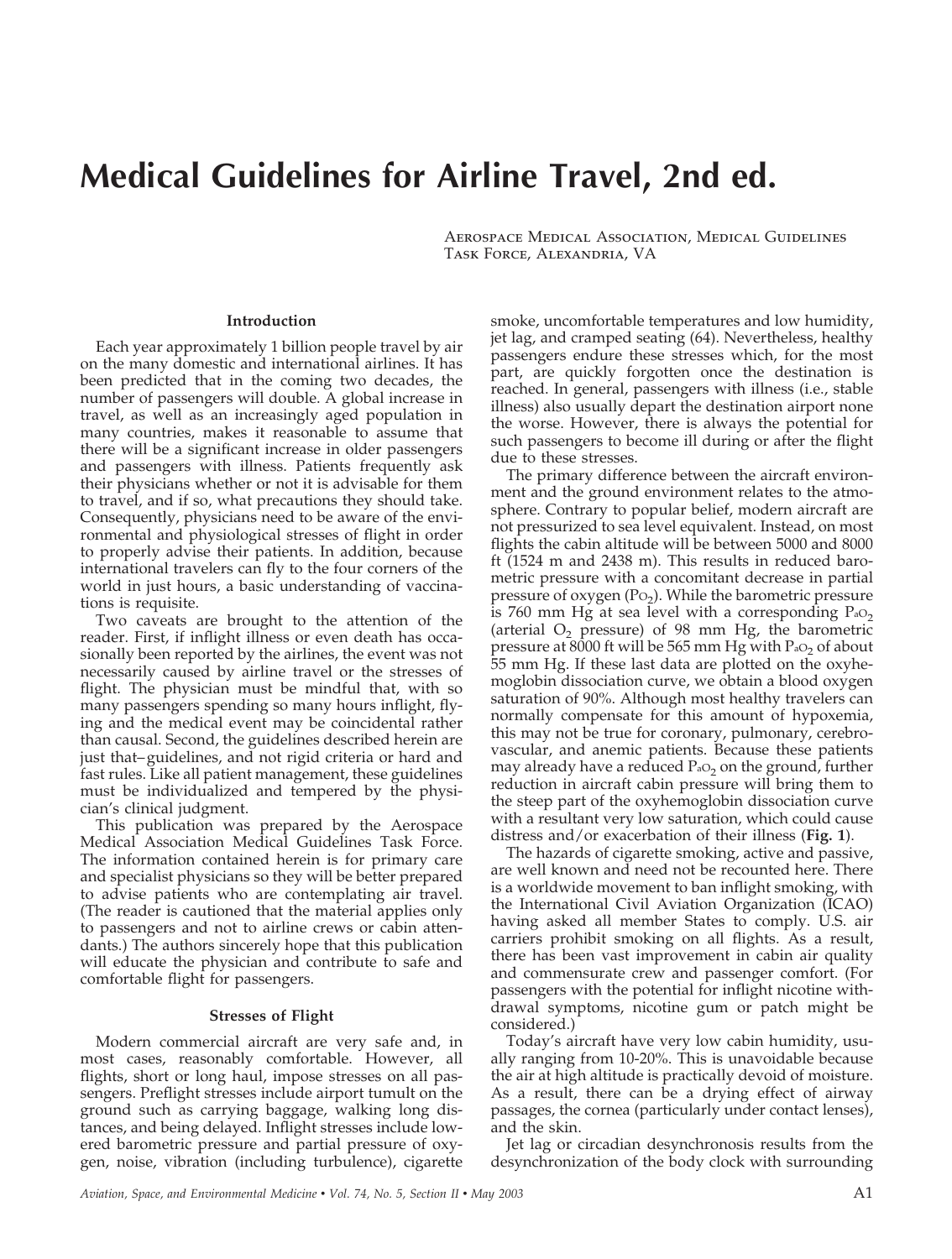



environmental cues. It may not only be an annoyance for healthy passengers, but it can also complicate the timing of medications, such as insulin (See Jet Lag and Diabetes sections).

On commercial flights, regardless of aircraft type, many passengers sit in small, cramped spaces. This is not only uncomfortable, but also reduces the opportunity to get up, stretch, and walk about the cabin. Sitting for long periods is tolerable for most passengers, but for some there is the potential for exacerbating peripheral edema, cramps, and other circulatory problems. Of particular concern are deep venous thrombosis and, even worse, the potential for pulmonary embolus (See Deep Venous Thrombosis section).

#### **Medical Evaluation and Airline Special Services**

#### *Medical Evaluation*

The time before a commercial airline flight (preflight) is the best time to assess fitness of the prospective passenger. The private physician should review the passenger's medical condition, giving special consideration to the dosage and timing of any medications, contagiousness, and the need for special assistance or requests.

As a general rule, an individual with an unstable medical condition should not fly. Instability combined with the stresses of flight could pose a serious threat to the health and well-being of the sick or injured traveler. As mentioned in previous paragraphs, a lowered inflight barometric pressure and ambient oxygen partial pressure, as well as low humidity, are of particular significance for passengers with cardiopulmonary disease. Therefore, the absolute cabin altitude and duration of exposure are important considerations when recommending a passenger for flight. The altitude of the destination airport should also be considered.

Common medical conditions which should be addressed in a preflight medical evaluation include cardiovascular disease (e.g., angina pectoris, congestive heart failure, myocardial infarction), deep venous thrombosis, asthma and emphysema, surgical conditions, seizure disorder, stroke, mental illness, diabetes, and infectious diseases.

The passenger's health care provider should also consider vaccination status and the public health aspects of infectious diseases. Individuals with any contagious disease that could be transmitted to other passengers should postpone air travel until they are no longer contagious. Of particular concern is tuberculosis. Prospective passengers who have tuberculosis should have had adequate therapy and be noninfectious prior to flight.

If the physician has fully reviewed the prospective traveler's condition and there is any question regarding the suitability to fly or any special requests for assistance, the airline should be contacted  $\overline{a}$  (in many cases, this will be the airline medical department). For a passenger with a special medical condition that could lead to inflight illness, injury, or risk to other passengers, some airlines will require a medical certificate from the health care provider stating that the passenger is currently stable and fit for air travel. For a contagious disease, the certificate should also state that the passenger is not infectious.

For the traveling public, "Useful Tips for Airline Travel" and "Medical Guidelines for Airline Passengers" have been prepared by the Aerospace Medical Association. Both are available on the internet (http:// www.asma.org).

#### *Airline Special Services*

With increased attention to passengers with disabilities, many special services are offered on major carriers.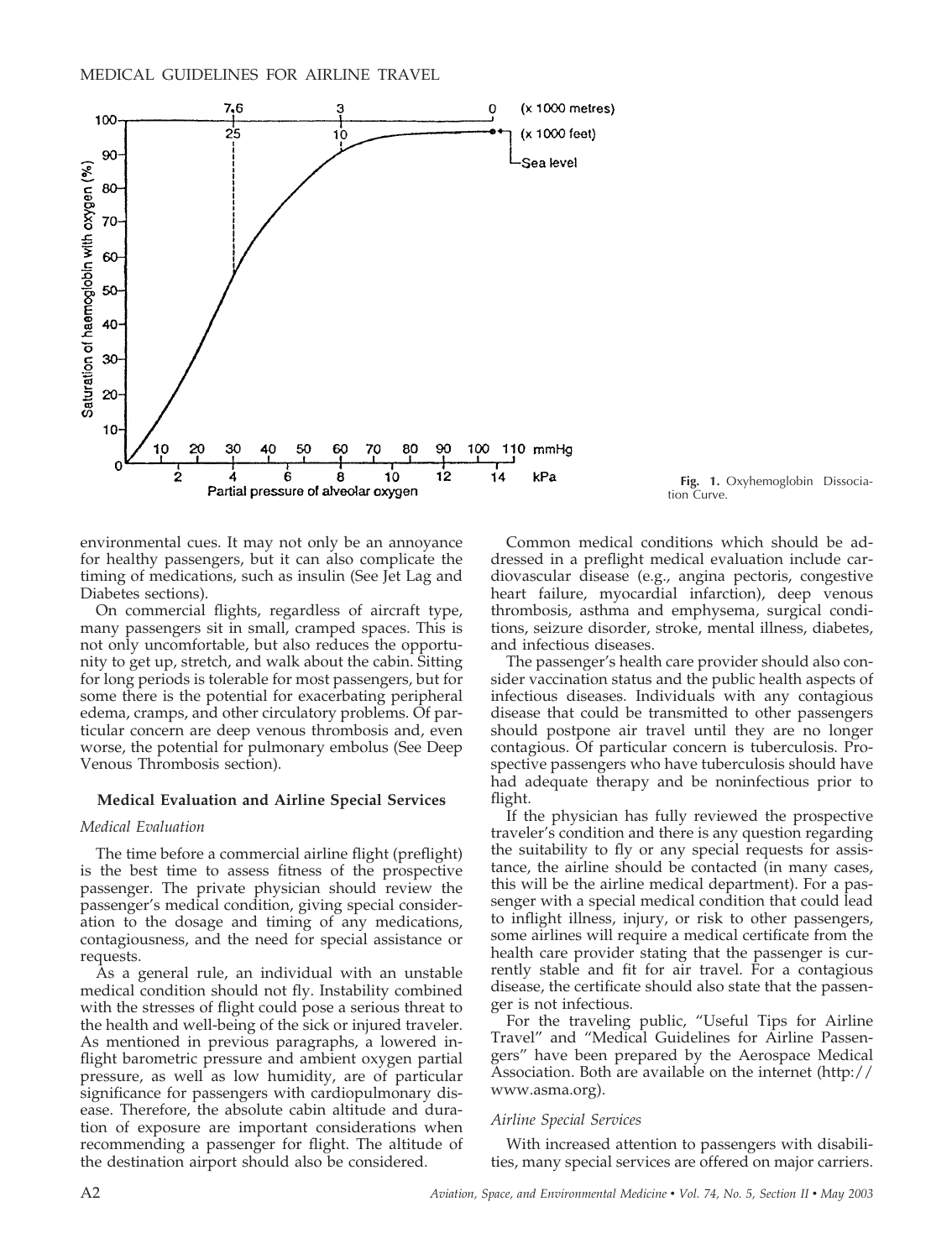For example, special meals, dictated by medical or personal needs, are generally available. In addition, wheel chairs and trolley service within the airport can be requested. Finally, early boarding is usually available to passengers with ambulatory difficulties.

As more passengers use air travel for business and leisure, a growing demand for inflight therapeutic oxygen can be expected. Some airlines will provide therapeutic oxygen for a small fee, while others will not. The availability and costs vary from airline to airline worldwide, each subject to its own national and company policies. Hence, passengers who require oxygen should contact the airline as far in advance of their journey as possible in order to make proper arrangements. Passengers should be cautioned that those airlines that do provide oxygen usually only do so inflight. Therefore, a traveler cannot always count on having oxygen continuously available from point of origin to destination. If oxygen is required in the airport preflight, while waiting for connections, or on arrival, arrangements should be made with oxygen vendors.

For safety and security reasons, passengers are prohibited by most airlines from bringing onboard their own oxygen supply procured from an outside source. Such passengers must use the oxygen provided by the airline. Use of the emergency drop-down masks for therapeutic oxygen is also prohibited by most airlines, as these are only to be used for inflight emergencies, such as decompression of the cabin. Most airlines carry a very limited supply of oxygen for use in the event of an unexpected inflight emergency or unscheduled medical need. However, if medical oxygen is needed inflight, advance arrangements must be made with the airline.

With respect to use of stretchers for ill passengers, each airline has its own policy. Those that provide this service may require the purchase of as many as six seats (in the first class section) and that an attendant travel with the passenger. The airline may also require that the stretcher conform with its specifications to meet safety regulations.

Since 1997, many aircraft and airports have been equipped with automatic external defibrillators (AEDs). These devices are small, safe, and easy to use and maintain. They significantly increase the survival rate following a cardiac arrest. Flight crew and airport emergency personnel are trained in their use.

#### **Inflight Medical Care**

Every airline in the world has some capability to render medical care inflight. Most have medical kits of varying sophistication and provide flight attendants with first-aid and CPR training. Policies regarding contents of the kit , training of the crew, and treatment of passengers are at the discretion of each nation and its airline(s). Because the kits are for emergency use only, physicians should not consider them available for routine treatment inflight.

Commercial carriers train their flight attendants to recognize common symptoms of distress and to respond to medical emergencies with first-aid, basic resuscitation techniques, and the use of emergency medical oxygen. The cabin crews might ask for assistance from onboard medical providers and will release the medical kit to providers with appropriate credentials. Interestingly, in a 1991 Federal Aviation Administration (FAA) study, physician travelers were available in 85% of reported inflight medical emergencies (43).

Many of the world's airlines have greatly increased their capacity for providing medical care to passengers inflight by enhancing their onboard emergency medical kits (EMKs). One of the more significant changes is the greater availability of automatic external defibrillators (AEDs). Cathay Pacific Airlines and British Caledonian Airlines were among the first to install AEDs in the mid-1980s; in addition to the new equipment, programs were implemented to train flight attendants to use the defibrillators. Qantas Airlines equipped their international aircraft beginning in 1991 and by 1994 had reported two successful cardioversions of ventricular fibrillation inflight (25). By 1997, Qantas reported five successful cardioversions of six episodes of ventricular fibrillation with two long-term survivors without residual neurological defect (58). Many airlines today carry onboard AEDs. In the United States, AEDs were first introduced by American Airlines in 1997 for over-water flights (51).

The U.S. Congress passed the Aviation Medical Assistance Act (Public Law 105-170, 49 USC 44701) in 1998 requiring the Federal Aviation Administration (FAA) to collect inflight and in-airport medical events data over a 1-yr period to determine whether current minimum requirements for air carrier crewmember emergency medical training and emergency medical equipment should be modified. In response to the Act, the study was conducted from July 1998 to July 1999. It revealed 188 deaths (43 occurred inflight) of which approximately 2/3 were believed to be cardiac (Jordan J. Personal communication).

On June 12, 2001, in response to the Aviation Medical Assistance Act, the FAA issued a final rule that required passenger-carrying aircraft of more than 7,500 pounds maximum payload capacity with at least one flight attendant to carry at least one automatic external defibrillator (AED) and at least one enhanced emergency medical kit. The new rule becomes effective on April 12, 2004, giving the airlines 3 yr to meet the standards. In addition to the AEDs, the expanded medical kit contains additional equipment and medication as listed in **Tables I and II** (30,31). (Until April, 2004, the only medications required by the FAA are 50% dextrose, nitroglycerin tablets, diphenhydramine, and 1:1000 epinephrine.) Airlines also implemented flight crewmember training programs to use the AED.

The 1998 Aviation Medical Assistance Act also provided a Federal Good Samaritan Law that limited Federal and State liability for individuals and airlines providing a medical response to inflight medical emergencies.

Many airlines augment these services with inflight medical consultation by ground-based physicians. Some airlines provide these consultations with company physicians while others employ contract medical services. Communications are usually via phone lines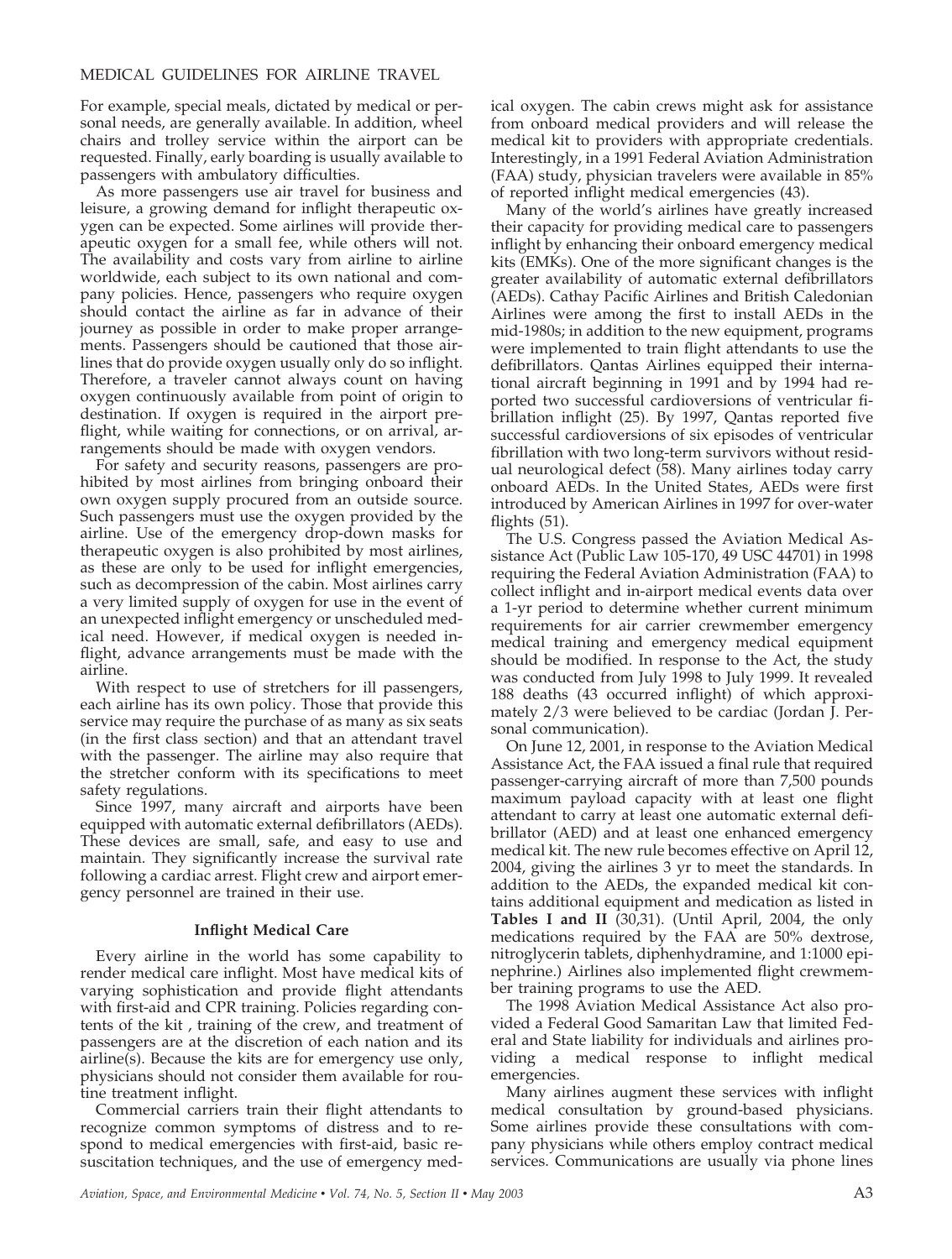#### TABLE I. FIRST-AID KITS.

According to the new rule for aircraft registered in the U.S. there must be 1-4 onboard first-aid kits depending upon the number of passenger seats. In general, each first-aid kit must contain the following:

| Contents                               | Quantity      |  |
|----------------------------------------|---------------|--|
| Adhesive bandage compresses, 1-inch    | 16            |  |
| Antiseptic swabs                       | 20            |  |
| Ammonia inhalants                      | 10            |  |
| Bandage compresses, 4-inch             | 8             |  |
| Triangular bandage compresses, 40-inch | 5             |  |
| Arm splint, noninflatable              |               |  |
| Leg splint, noninflatable              |               |  |
| Roller bandage, 4-inch                 | 4             |  |
| Adhesive tape, 1-inch standard roll    | $\mathcal{P}$ |  |
| Bandage scissors                       |               |  |

or radio transmissions, although some inflight demonstrations of data and video transmissions have successfully occurred. Some manufacturers of integrated medical devices incorporate the ability to measure, record and transmit variables such as blood pressure, oxygen saturation, ECGs, and medical histories. The next evolution of inflight medical care may include telemedicine capabilities to augment expert medical consultations (e.g., British Midland International initiated such telemedicine services in 2002). The planned aeromedical evacuation of some patients via scheduled commercial airline transport may be facilitated by the incorporation of such devices into the inflight medical care capability.

Finally, one airline has reintroduced the concept that some passengers with medical problems may safely fly with a qualified nurse in attendance. These nurses are in addition to the flight attendant complement of the airline.

Although the Aviation Medical Assistance Act does not require U.S. air carriers to have onboard AEDs until April, 2004, most of the major airlines have already met this requirement. The European Joint Aviation Authorities already mandate similar requirements. The availability of AEDs with the enhanced EMK provide physicians with an increased capability for treating cardiac arrest and arrhythmias.

#### **Reported Inflight Illness and Death**

Although there are no established databases providing information on the number of inflight medical emergencies or deaths, the few studies published in the literature indicate that inflight illness is uncommon and, when it does occur, is usually minor, e.g., fainting, dizziness, hyperventilation (33). However, serious illnesses, such as seizures and myocardial infarctions, do occur.

Likewise, inflight deaths are rare events, with previous studies reporting 0.31 inflight deaths per million passengers (19). Also, as mentioned above, there were 43 deaths reported on U.S. air carriers during a 1-yr period. (Two-thirds of the deaths were believed to be cardiac.) Although this seems like a significant number, it becomes vanishingly small in the context of the 600 million passengers who flew aboard U.S. air carriers that year.

It would be useful if there were a system of reporting inflight medical events to a central repository from which the airlines could retrieve data. This would give aerospace medicine physicians a better idea of the incidence of inflight illness and injury which, in turn, would be of value in designing inflight medical kits. One can understand the reluctance of some airlines to make such information available, but it could be done anonymously. Perhaps, in the future we will see such a system.

In summary, with the availability of trained flight attendants, onboard emergency medical kits, AEDs, and ground medical consultants (as well as a high probability of a passenger health care provider), medical care inflight is almost always available. Nevertheless, an appropriate preflight evaluation is the key to prevention.

#### **Immunizations and Malaria Prophylaxis**

Because travelers can now reach practically any area of the globe within hours, an understanding of basic and supplemental vaccines is essential. Diseases that can be prevented by vaccination fall into two main categories: diseases that pose a threat to health world-

TABLE II. EMERGENCY MEDICAL KIT.

| Contents                                           | Quantity       |
|----------------------------------------------------|----------------|
| Sphygmomanometer                                   | 1              |
| Stethoscope                                        | $\mathbf{1}$   |
| Airways, oropharyngeal (3 sizes): 1 pediatric, 1   |                |
| small adult, 1 large adult or equivalent           | 3              |
| Self-inflating manual resuscitation device with    |                |
| 3 masks (1 pediatric, 1 small adult, 1 large       |                |
| adult or equivalent                                | 3              |
| CPR mask (3 sizes), 1 pediatric, 1 small adult, 1  |                |
| large adult, or equivalent                         | 3              |
| IV Admin Set: Tubing w/2 Y connectors              | $\mathbf{1}$   |
| Alcohol sponges                                    | $\overline{2}$ |
| Adhesive tape, 1-inch standard roll adhesive       | 1              |
| Tape scissors                                      | 1 pair         |
| Tourniquet                                         | 1              |
| Saline solution, 500 cc                            | 1              |
| Protective nonpermeable gloves or equivalent       | 1 pair         |
| Needles (2-18 ga., 2-20 ga., 2-22 ga., or sizes    |                |
| necessary to administer required                   |                |
| medications)                                       | 6              |
| Syringes (1-5 cc, 2-10 cc, or sizes necessary to   |                |
| administer required medications)                   | 4              |
| Analgesic, non-narcotic, tablets, 325 mg           | $\overline{4}$ |
| Antihistamine tablets, 25 mg                       | $\overline{4}$ |
| Antihistamine injectable, 50 mg, (single dose      |                |
| ampule or equivalent)                              | 2              |
| Atropine, 0.5 mg, 5 cc (single dose ampule or      |                |
| equivalent)                                        | 2              |
| Aspirin tablets, 325 mg                            | $\overline{4}$ |
| Bronchodilator, inhaled (metered dose inhaler      |                |
| or equivalent)                                     | $\overline{4}$ |
| Dextrose, 50%/50 cc injectable, (single dose       |                |
| ampule or equivalent)                              | $\mathbf{1}$   |
| Epinephrine 1:1000, 1 cc, injectable, (single dose |                |
| ampule or equivalent)                              | 2              |
| Epinephrine 1:10,000, 2 cc, injectable, (single    |                |
| dose ampule or equivalent)                         | 2              |
| Lidocaine, 5 cc, 20 mg/ml, injectable (single      |                |
| dose ampule or equivalent)                         | $\overline{2}$ |
| Nitroglycerin tablets, 0.4 mg                      | 10             |
| Basic instructions for use of the drugs in the kit | $\mathbf{1}$   |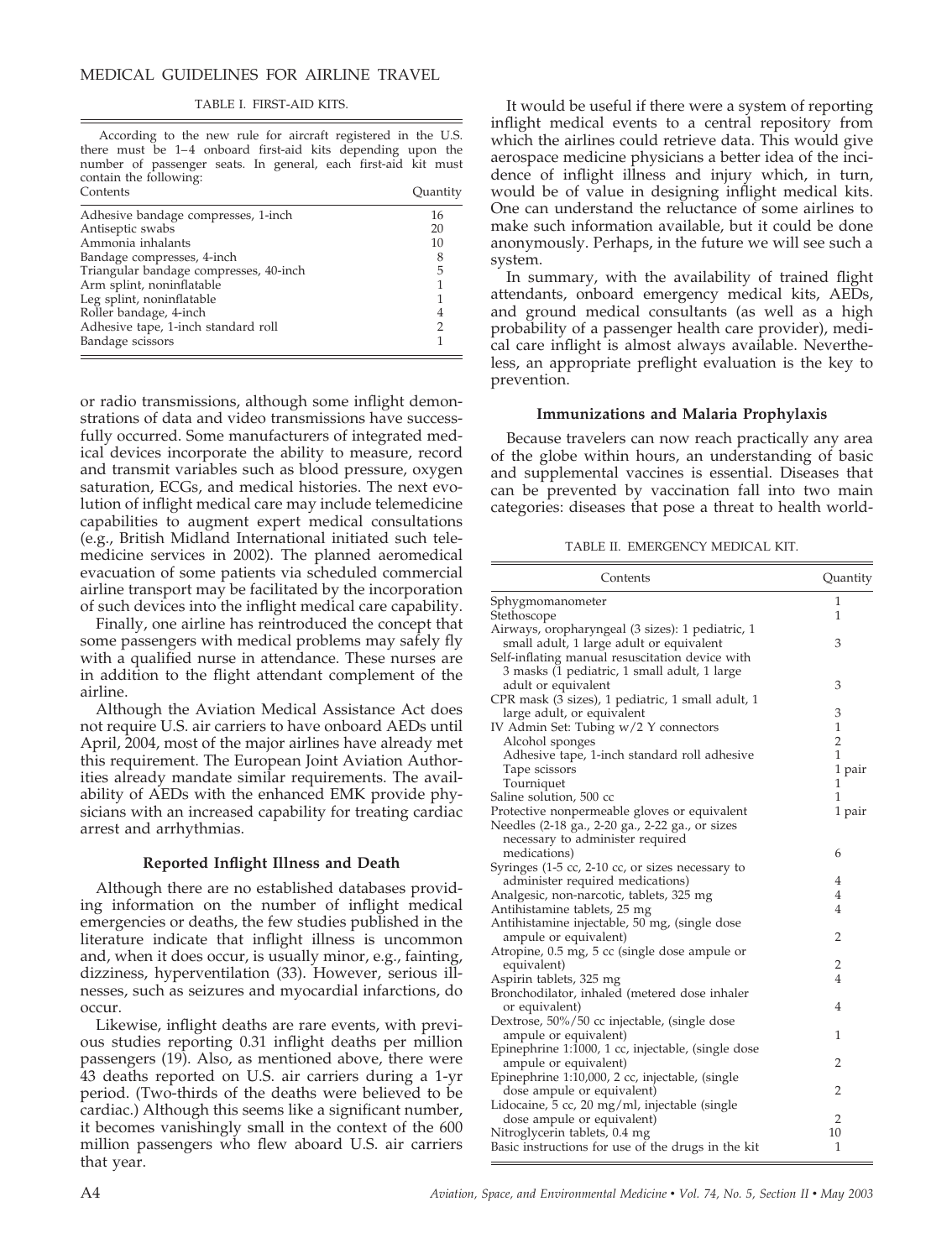wide and diseases that occur only in certain geographic regions or threaten the health of people in specific occupations or life styles (45).

#### *Basic Immunizations*

Vaccination against diseases in the first category are basic ones that everyone should receive. Although there is not unanimity in the medical community worldwide, these vaccines, in general, include measles, mumps, rubella, diphtheria, pertussis, tetanus, H. influenzae, and polio. Bacille-Calmette-Guerin (BCG) vaccination is also administered in many countries.

#### *Supplemental Immunizations*

Vaccinations against diseases in the second category are supplemental vaccinations that should be considered for travelers, depending upon destination and length of stay. The supplemental vaccinations include cholera, hepatitis A and B, Japanese encephalitis, plague, rabies, typhoid, and yellow fever. At the time of this writing, the only mandatory vaccination required by the World Health Organization (WHO) International Health Regulations is for yellow fever, although this could change, or sovereign nations could add requirements depending upon conditions in the future (80). Malaria prophylaxis, although not a true vaccination, should also be considered.

*Cholera:* Because the vaccine against cholera is not very effective, it was dropped as an International Health Requirement in 1973. However, since cholera epidemics do occur from time to time in various parts of the globe, it should be considered for travelers staying for prolonged periods in such areas. Two new oral vaccines (live and killed) have been developed and are available in some countries (45).

*Hepatitis A Virus (HAV):* For travelers going to countries with a high prevalence rate, the HAV vaccine (administered at least 4 wk prior to departure) should be considered for prophylaxis. (HAV vaccine is effective in children 2 yr of age or older.) Immune globulin can also be given with the first vaccine dose in the event of emergency travel to a high risk area. Because of the vaccine's short term efficacy, a booster dose should be given 6-24 mo after the first dose (45).

*Hepatitis B Virus (HBV):* HBV is transmitted by contact with contaminated blood or needles or through sexual contact with infected individuals. Vaccination is particularly advisable for long-term visitors in countries where hepatitis B is endemic or where the safety of the blood supply is questionable. The series should be started at least 6 mo prior to departure.

*Japanese Encephalitis:* Japanese encephalitis occurs in East Asia. Because it is a serious illness, many children in China, Japan, and other East Asian countries are vaccinated against it. Travelers planning to stay for long periods in any of these countries, particularly away from urban areas, are advised to have the vaccination (45). (Note: The vaccine is ineffective in children less than 1 yr of age.)

*Plague:* Plague is transmitted to humans by fleas that infest wild rats. Because there is an effective treatment

for plague, travelers are usually not vaccinated against this disease. However, for travelers to areas where there is plague or rat infestation, vaccination should be considered.

*Rabies:* Vaccination for rabies is necessary for travelers who plan to stay for long periods in the rural areas of developing countries. About 40% of rabies patients in developing countries are children 14 yr of age or younger.

*Typhoid:* In addition to the traditional injectable vaccine, an oral typhoid vaccine (OTV) is now available for adults as well as children 6 yr of age and older. Both are safe and effective. Antibiotics must not be taken at the same time as OTV because they prevent the vaccine from taking effect.

*Yellow Fever:* Many countries require that a valid certificate of vaccination against yellow fever be carried by travelers who are from endemic regions or who have passed through such regions. A certificate of vaccination against yellow fever is valid for 10 yr from the  $10<sup>th</sup>$ day after vaccination. The vaccine is contraindicated for those with true allergy to egg protein and for infants 9 mo of age or younger because it may cause encephalitis. Consequently, infants from  $4$  to  $9$  mo should not be vaccinated unless they are likely to be at particular risk.

*Pregnancy and Vaccination:* Live, attenuated virus vaccinations are not usually given during pregnancy or to those likely to become pregnant within 3 mo. However, yellow fever and polio vaccine can be given during pregnancy if there is a substantial risk of infection. When vaccination for yellow fever is needed only to satisfy regulatory requirements, a certificate of exemption should be issued. Vaccinations are best accomplished during the third trimester since there is increased risk of adversely affecting the fetus in the first and second trimesters. There is no evidence of fetal risk from bacterial vaccines or toxoids. For travelers going to regions where unsterile delivery may occur, a complete tetanus toxoid series should be given.

#### *Malaria Prophylaxis*

Malaria is caused by the parasitic microorganisms Plasmodium vivax, P. ovale, P. falciparum, and P. malariae, which are transmitted to humans via mosquito (anopheles) bites, usually between sunset and sunrise. Each year, more than 10,000 travelers become ill with malaria after returning to their own countries. With each passing year, the prevention and treatment of malaria becomes more difficult because of the microorganisms' increasing resistance to conventional antimalarial drugs. Although there is no vaccine against malaria, antimalarial drugs such as chloroquine, proguanil, doxycycline, and mefloquine can be used for prophylaxis.

Malaria during pregnancy poses great danger to the mother and fetus, as the baby may be deformed or stillborn. Therefore, pregnant women should not travel to malarial regions if it can be avoided. Likewise, because malaria can be particularly serious in a baby or child, it is also advisable not to take them to malarial regions.

Unfortunately, malaria prophylaxis presents a clini-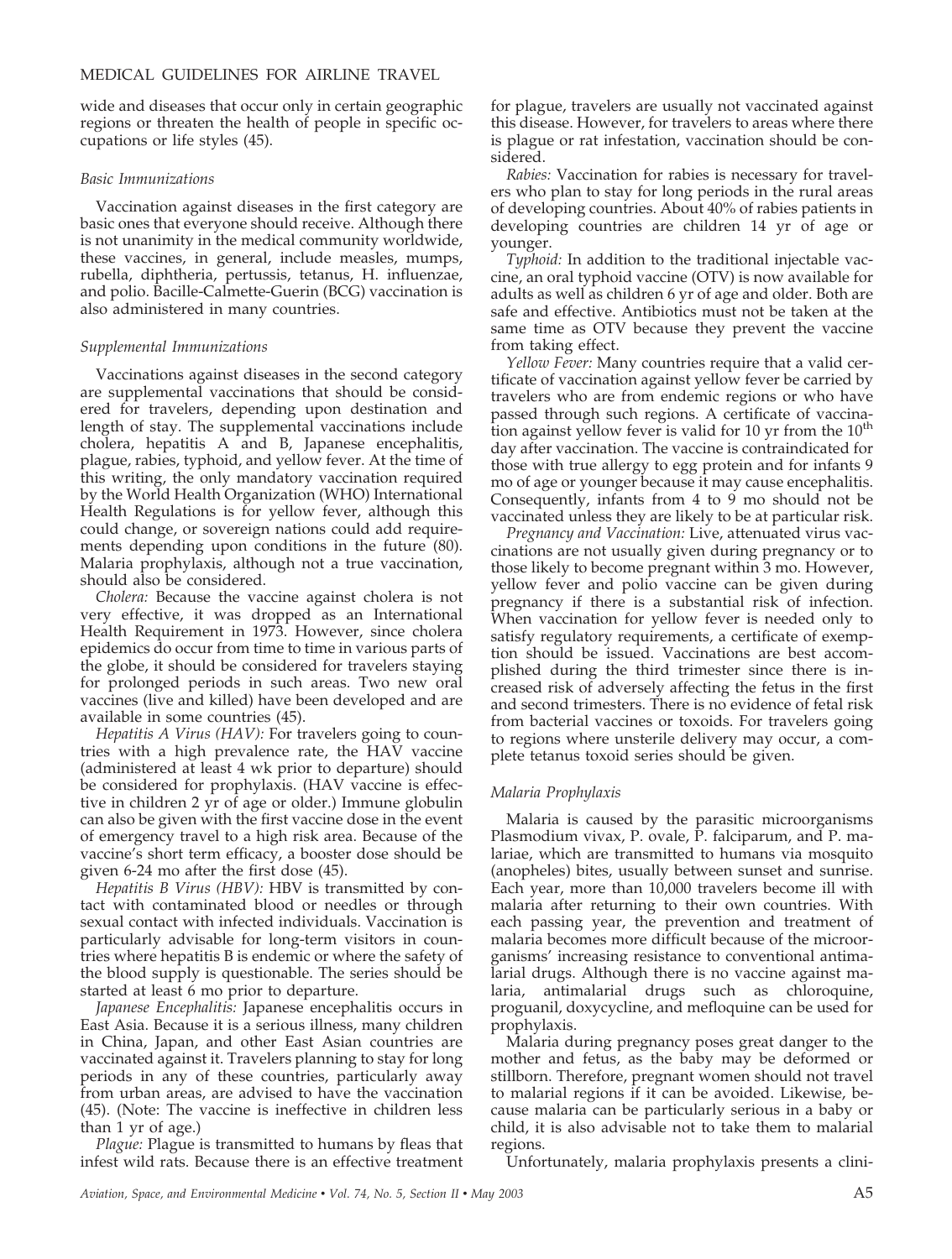#### TABLE III. CARDIOVASCULAR INDICATIONS FOR MEDICAL OXYGEN DURING COMMERCIAL AIRLINE FLIGHTS.

- 1. Use of oxygen at baseline altitude
- 2. CHF NYHA class III–IV or baseline  $PaO<sub>2</sub>$  less than 70 mm Hg (17)
- 3. Angina CCS class III–IV (14)
- 4. Cyanotic congenital heart disease
- 5. Primary pulmonary hypertension
- Other cardiovascular diseases associated with known baseline hypoxemia

cal dilemma because some of the agents are contraindicated in pregnancy. Hence, this is another reason why travel to areas where malaria, particularly resistant P. falciparum, has been reported is not advisable during pregnancy. Pregnant women who anticipate travel to areas in which malaria prophylaxis is advised should consult their physician for the latest information. Besides prophlaxis, barrier measures such as use of clothing to reduce skin exposure, avoidance of mosquito feeding periods at dawn and dusk, and use of insect repellents and mosquito netting for sleep are highly recommended. (These preventive measures are advisable for any individuals traveling to a malarial area.)

Physicians giving advice to travelers should have an understanding of the available vaccinations as well as the health risks at the destination. For further information, physicians should contact their national center for disease control or travel clinic.

The Centers for Disease Control and Prevention of the U.S. Public Health Service offers travel information by telephone, 404-498-1600. Further information may be available from the following travel medical organizations:

1.) Centers for Disease Control and Prevention: www.CDC.gov/travel

2.) Travel Health Online: www.tripprep.com

#### **Cardiovascular Disease**

Hypobaric hypoxia (i.e., hypoxia due to a lowered oxygen pressure at altitude) is a major concern for airline travelers with cardiovascular disease. At a cabin altitude of 8000 ft (2438m), the inspired partial pressure of oxygen is 108 mm Hg (versus 149 mm Hg at sea level). This correlates with an arterial  $P_{{\rm O}_2}$  ( $P_{{\rm aO}_2}$ ) of 50-60 mm Hg in people with normal baseline  $P_{aO_2}$  (8,39). Cardiac patients compensate to some extent for inflight hypoxia by increasing minute ventilation, mainly by increasing tidal volume. The primary cardiac response to hypoxia is mild tachycardia, which results in increased myocardial oxygen demand (39). In patients with limited cardiac reserve, the decreased oxygen supply at altitude and resultant tachycardia may result in symptoms and cardiac decompensation. Consequently, in some cases, medical oxygen may be required (**Table III**).

Despite these physiologic changes at altitude, most patients with angina pectoris can travel safely as long as they are cautioned to carry their medications. The managing physician must be mindful that the excitement and stress of air travel can precipitate symptoms in individuals with limited reserve. Unstable angina is a clear contraindication to flight.

Patients with recent uncomplicated myocardial infarction (MI) should not fly until at least 2-3 wk have passed and they are back to usual daily activities (although some airlines will allow travel earlier). A symptom-limited treadmill test at 10-14 d after MI for prognosis and functional capacity is recommended by the Task Force on Practice Guidelines of the American College of Cardiology/American Heart Association (66). The data obtained by stress testing these patients prior to flight is invaluable in estimating their ability to tolerate air travel. The absence of residual ischemia or symptoms on maximal testing is reassuring and probably more helpful than arbitrary time restrictions. Patients with complicated MIs or with limited ambulation should wait longer, at least until they are medically stable on their recommended treatment regimen. Patients with old MIs, in general, should not have a problem with commercial airline flight unless there is significant angina or left ventricular dysfunction.

Severe decompensated congestive heart failure (CHF) is a contraindication to air travel. However, in stable CHF, inflight medical oxygen is advisable for patients with New York Heart Association (NYHA) class III-IV CHF or baseline  $PaO<sub>2</sub>$  less than 70 mm Hg (17).

Coronary artery bypass grafting (CABG) and other chest surgeries should pose no intrinsic risk as long as the patient has fully recovered without complications. However, because air is transiently introduced into the chest cavity, there is a risk for barotrauma at decreased atmospheric pressure (at 8000 ft, trapped gas will expand 25%). Consequently, patients should wait until the air is resorbed (about 10-14 d) before air travel. Clinical evaluation prior to air travel is important to ensure a stable postoperative course and to rule out CHF, serious arrhythmia, or residual ischemia.

Patients with uncomplicated percutaneous coronary interventions (PCI), such as angioplasty or stent placement, are at low risk to travel by commercial airline once they are medically stable and back to usual daily activities. If PCI was complicated or if pre-PCI clinical status was tenuous, reevaluation should be done prior to airline travel. In these instances it is advisable to wait 1-2 wk before flying.

Symptomatic valvular heart disease is a relative contraindication to routine airline flight. Physicians should clinically assess patients, paying particular attention to functional status, severity of symptoms, left ventricular ejection fraction, and presence or absence of pulmonary hypertension to judge suitability for air travel. Medical oxygen should be prescribed if there is baseline hypoxemia. Similar clinical concerns apply to patients with complex congenital heart disease.

There is no contraindication to air travel for patients with hypertension as long as it is under reasonable control. Such patients should be reminded to carry their medications onboard.

Patients with pacemakers and implantable cardioverter defibrillators are at low risk for travel by commercial airline once they are medically stable. Interac-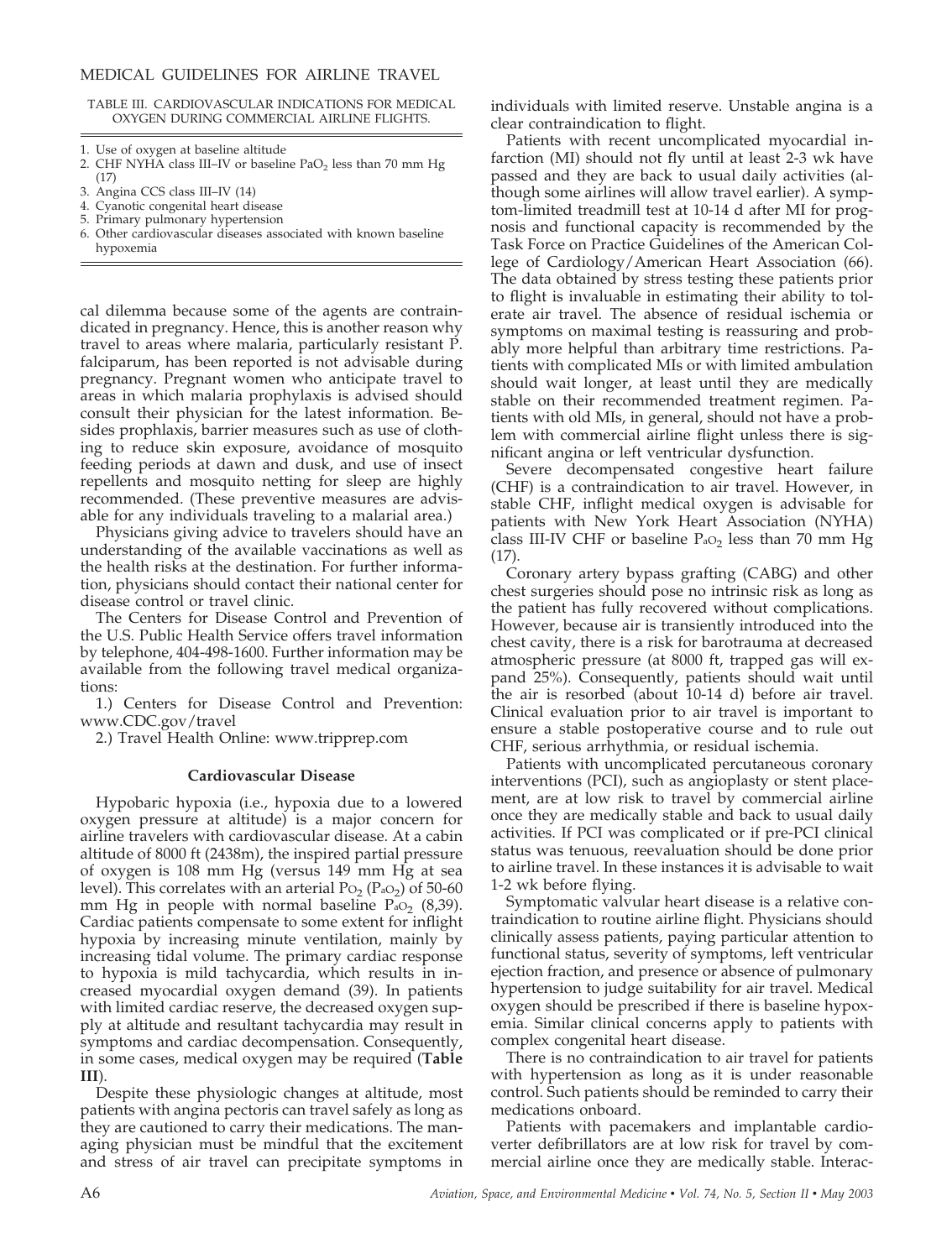TABLE IV. CARDIOVASCULAR CONTRAINDICATIONS TO COMMERCIAL AIRLINE FLIGHT.

- 1. Uncomplicated myocardial infarction within 2–3 weeks
- Complicated myocardial infarction within 6 weeks
- 3. Unstable angina
- 4. Congestive heart failure, severe, decompensated
- 5. Uncontrolled hypertension
- 6. CABG within 10–14 days
- 7. CVA within 2 weeks
- 8. Uncontrolled ventricular or supraventricular tachycardia
- 9. Eisenmenger syndrome
- 10. Severe symptomatic valvular heart disease

tion with airline electronics or airport security devices is highly unlikely for the most common bipolar configuration (72), although there is the theoretical possibility of electromagnetic interference with unipolar pacemakers. If there is a question about a particular model, the personal physician should consult a representative from the pacemaker company.

Cardiovascular contraindications for commercial airline flights are listed in **Table IV**. These are only guidelines and must be tempered by clinical judgment, as well as by the length of the trip.

Lastly, the United States Federal Aviation Administration has mandated that all commercial aircraft with at least one flight attendant carry automated external defibrillators by 2004 (31). Although this may lead to lives saved within the flying public, it should not be construed as a safety net for borderline patients.

The following are some specific travel recommendations for cardiovascular patients:

1. Assure sufficient quantities of cardiac medications for the entire trip, including sublingual nitroglycerin, and keep in carry-on luggage.

2. Keep a separate list of medications including dosing intervals and tablet size in the event that medications are lost.

3. Adjust dosing intervals in order to maintain dosing frequency if crossing time zones.

4. Carry a copy of the most recent ECG.

5. Carry a pacemaker card, if a pacemaker patient; ECGs should be done with and without a magnet.

6. Contact the airline concerning special needs, e.g., diet, medical oxygen, wheelchair, etc., and consider special seat requests such as near the front or close to a restroom.

7. Limit unnecessary ambulation, particularly inflight. Consider curbside baggage check-in and arranging for a wheelchair or electric cart for in-airport transportation. Assure adequate time between connections.

8. Consider inflight medical oxygen if the patient has Canadian Cardiovascular Society class III-IV angina or baseline hypoxemia (14).

#### **Deep Vein Thrombosis**

Deep vein thrombosis (DVT) is a condition in which a thrombus develops in the deep veins, usually of the leg. The condition itself is not dangerous, but the complication of pulmonary embolism or venous thromboembolism (VTE) can be life threatening.

The term "economy class syndrome" was first used by Symington and Stack in 1977, and again by Cruickshank et al. in 1988 (18). This description erroneously implies that DVT does not occur in business or first class air travelers, or in travelers using other forms of long-distance travel, or indeed in non-travelers. The term "traveler's thrombosis" is more appropriate. At least 200 cases of traveler's thrombosis world-wide have been reported in the last decade (5).

It is known that up to 20% of the total population may have some degree of increased clotting tendency. The traveling public is drawn from the general population and because of preexisting risk factors, it follows that some air travelers are at risk of developing DVT when, or soon after, traveling. However, there have been no epidemiological studies published which show a statistically significant increase in cases of DVT when traveling in the absence of preexisting risk factors.

Factors which increase the likelihood of DVT include the following:

- reduction in blood flow;
- changes in blood viscosity;
- damage or abnormality in the vessel wall.

These factors were first described by Professor Virchow and, consequently, are known as Virchow's triad.

In the absence of any good prospective published study, the evidence linking DVT or VTE with flying is circumstantial. Whether DVTs and VTEs that occur in association with airline travel simply result from prolonged immobility in an individual with predisposing risk factors, or whether there is a causal or contributory relationship with the aircraft cabin environment is not known.

Risk factors for the development of DVT include the following:

- blood disorders affecting clotting tendency;
- impairment of blood clotting mechanism, such as clotting factor abnormality;
- cardiovascular disease;
- current or history of malignancy;
- recent major surgery;
- recent trauma to lower limbs or abdomen;
- personal or family history of DVT;
- pregnancy;
- estrogen hormone therapy, including oral contraception;
- age above 40 yr;
- prolonged immobilization;
- depletion of body fluids causing increased blood viscosity. (Note that this is not dehydration as a result of dry aircraft cabin air.)

In addition, there may be associations with tobacco smoking, obesity, and varicose veins.

Other theoretical risk factors that have been suggested associating DVT with flying include dehydration, excessive alcohol, poor air quality, circadian dysrhythmia, seasonal shifts, and hypoxia. However, there is little experimental or epidemiological evidence to support any of these theories.

It is unlikely that hypoxia or hypobaric changes are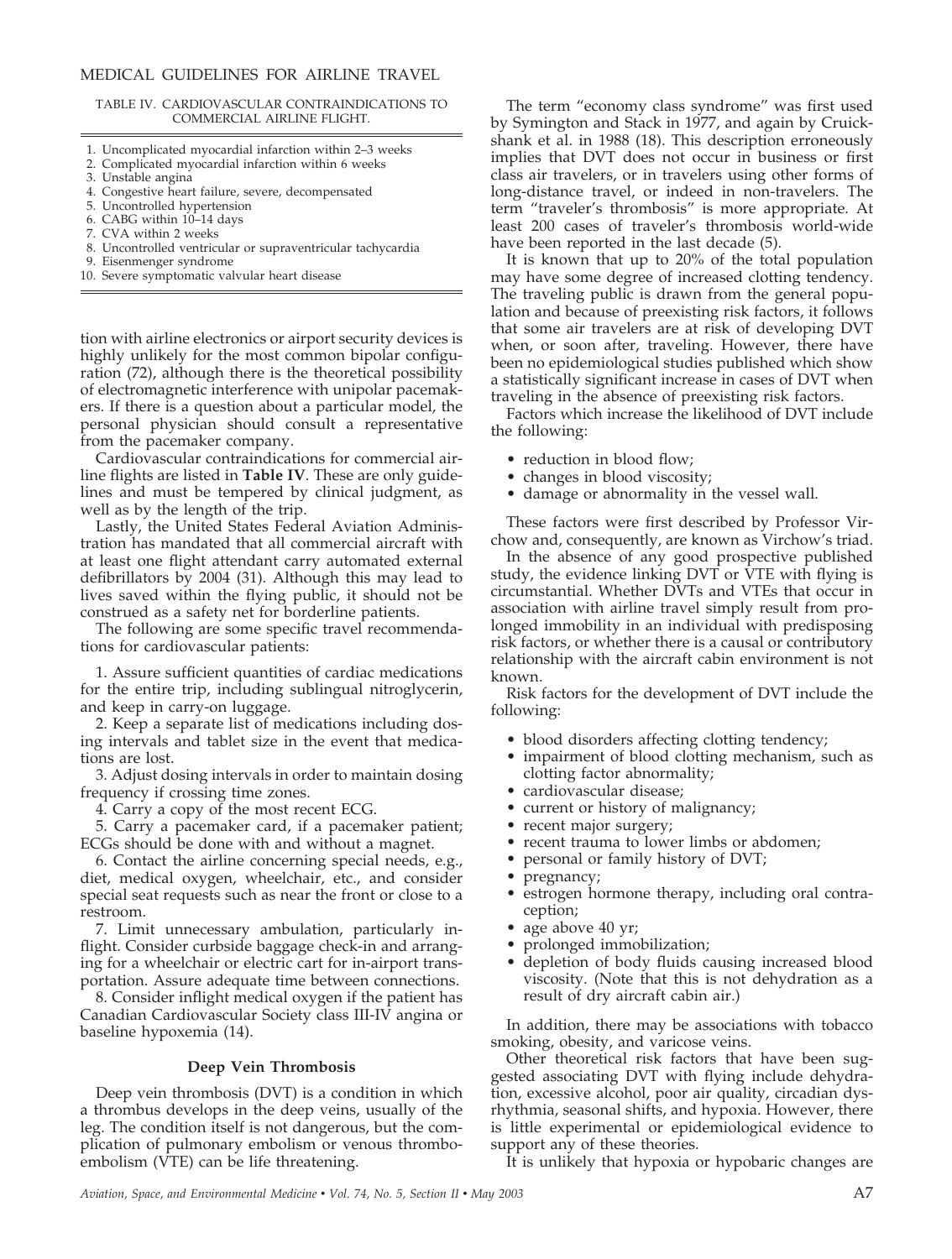| <b>Risk Categories</b> |                                                                                                                                                                                                                                                             | Prophylaxis                                                                                                                                                         |  |
|------------------------|-------------------------------------------------------------------------------------------------------------------------------------------------------------------------------------------------------------------------------------------------------------|---------------------------------------------------------------------------------------------------------------------------------------------------------------------|--|
| Low Risk               | Age over 40; obesity; active inflammation; recent minor<br>surgery (within last 3 days)                                                                                                                                                                     | Advice about mobilization and hydration, $\pm$ support<br>tights/non-elasticated long socks                                                                         |  |
| Moderate Risk          | Varicose veins; heart failure (uncontrolled); recent<br>myocardial infarction (within 6 weeks); hormone<br>therapy (including oral contraception); polycythemia;<br>pregnancy/postnatal; lower limb paralysis; recent<br>lower limb trauma (within 6 weeks) | Passenger advised to consult own medical<br>practitioner who may recommend the above +<br>aspirin (if no contraindication) $\pm$ graduated<br>compression stockings |  |
| High Risk              | Previous VTE; known thrombophilia; recent major<br>surgery (within 6 weeks); previous CVA; malignancy;<br>family history of VTE                                                                                                                             | As above, but passenger's medical practitioner may<br>recommend low molecular weight heparin instead<br>of aspirin                                                  |  |

TABLE V. SUGGESTED DVT PROPHYLAXIS.

themselves etiological factors for VTE, as there is no reported increased incidence of VTE in populations living at high altitudes nor in patients with hypoxic lung disease. There is no evidence of any increased incidence of DVT among commercial airline pilots who spend their working lives sitting in a hypobaric environment.

In the absence of prospective studies conclusively showing a causal relationship between DVT and flying, there is no scientific basis for giving recommendations for the prevention of DVT related specifically to aircraft travel. However, the following recommendations are reasonably based on studies in other environments.

For passengers with no identifiable risk factors, it is recommended that they carry out frequent and regular stretching exercises, particularly of the lower limbs, during flight. They should also take every opportunity to change position and to walk about the cabin. However, the relative risk of injury from being unrestrained during unexpected air turbulence has not been compared with the risk of developing DVT as a result of immobility.

For passengers with one or more identifiable risk factors, the recommendations contained in **Table V** should be followed. Note that advice for travelers at moderate or high risk should be given by the individual's own medical practitioner. (It should also be noted that evidence for the efficacy of acetosalicylic acid in preventing DVT is conflicting.)

#### **Pulmonary Disease**

The physician's advice to pulmonary patients who intend to fly depends largely on: 1) the type, reversibility, and functional severity of the pulmonary disorder; 2) the evaluation of altitude tolerance and safety for the patient; and 3) the anticipated altitude and duration of the flight. In patients with significant cardiopulmonary disease, even a small degree of hypoxia may lead to problems correctable by therapeutic oxygen. The main challenge facing the physician is to identify those who will benefit from it.

This can best be done not only by preflight history, physical examination and routine laboratory tests, but also by pulmonary function tests and blood gas determinations. Abnormal lung function (e.g., vital capacity, exhaled flow rates, and diffusing capacity less than 50% of predicted) indicates that lung reserve is compromised and that further assessment and consideration

for flight are in order (2). The measurement of arterial blood gas is the single most helpful test because the  $Pa<sub>2</sub>$ is considered the best predictor of altitude  $PaO<sub>2</sub>$  and tolerance. A stable ground level  $PaO<sub>2</sub>$  greater than 70 mm Hg is considered adequate in most cases (16,38), but a lesser  $P_{aO_2}$  may be effectively managed with inflight medical oxygen therapy (10,38,78). Elevated arterial P $\cos$  (hypercapnia) indicates poor pulmonary reserve and increased risk at altitude, even with oxygen therapy.

A more sophisticated test to determine the suitability for flight is the hypoxia altitude simulation test or HAST. This is done by determining the patient's  $Pa<sub>2</sub>$ while breathing mixed gases simulating the aircraft cabin environment at altitude (85%  $N_2$  and 15%  $O_2$ ). If the  $P_{a0_2}$  is low ( $\leq 55$  mm Hg), medical oxygen must be considered.

The single most practical fitness-to-fly test for a physician is to see whether the patient can walk 50 yards at a normal pace or climb one flight of stairs without becoming severely dyspneic. The physician's judgment should also reflect the altitude of the departure airport, the length of journey, the destination, and history of prior air travel. In some cases, good judgment might dictate postponement of air travel. In others, the use of medical oxygen inflight might be in order. Other simple measures to assist passengers include early unflustered arrival and check-in, provision of wheel chairs, and avoidance of seating in smoking zones.

The majority of inflight medical oxygen requests are for chronic respiratory disorders such as bronchitis, emphysema, bronchiectasis, and pulmonary hypertension. Significant hypoxemia may develop in such patients because they often start with a low  $PaO<sub>2</sub>$  on the steep part of the oxyhemoglobin dissociation curve (Fig. 1).

Physicians should give particular consideration to patients with the following most common pulmonary conditions who are planning to travel by air (37).

*Asthma:* Bronchial asthma is the most frequently occurring chronic respiratory disease among the traveling population and will prompt most questions on fitness to travel and precautionary measures. Air travel is contraindicated for those with asthma that is labile, severe, or that has required recent hospitalization. For asthmatics of less severity who are fit to fly, it is imperative that they are reminded to hand-carry on board any vital medication, particularly inhalers for rapid relief of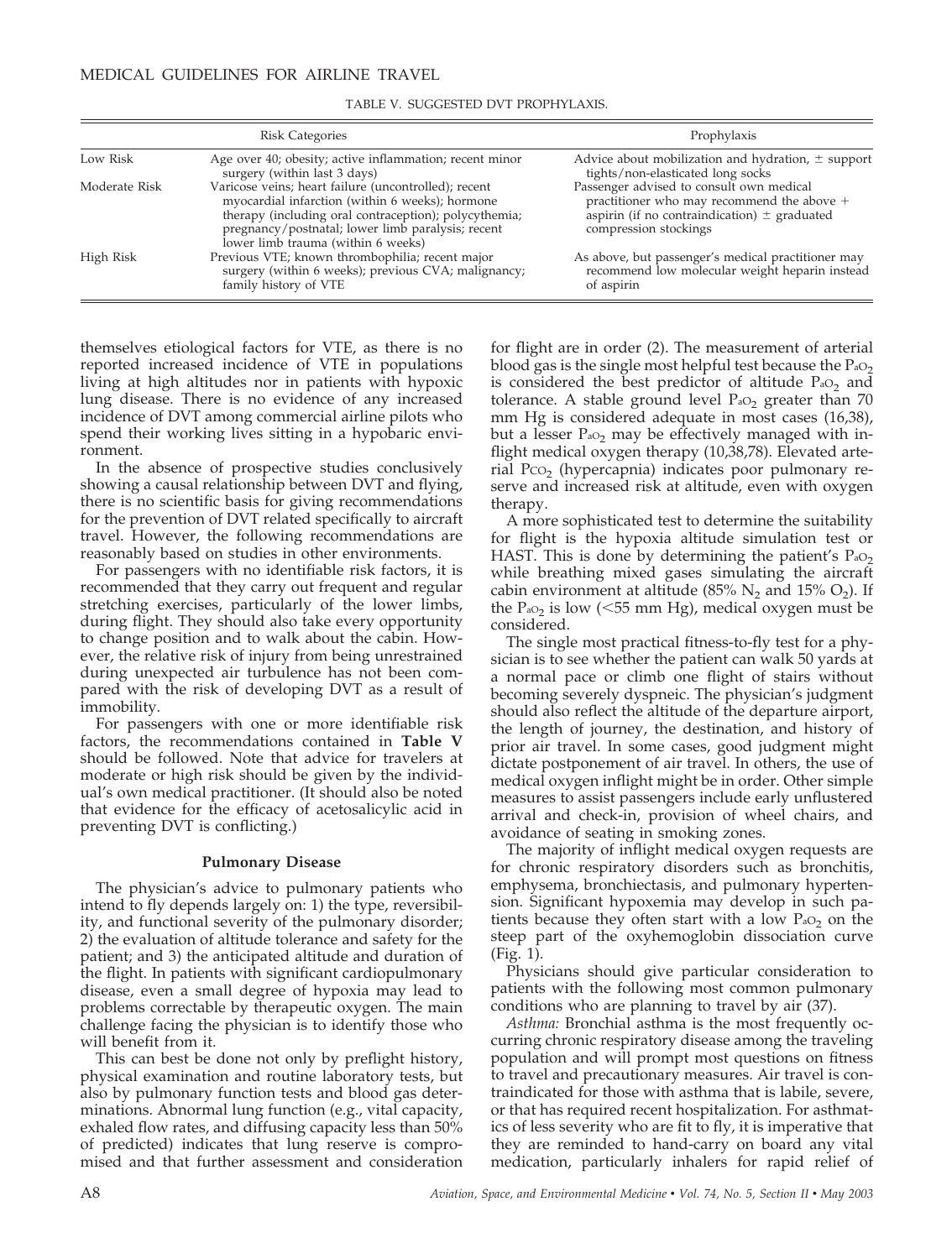symptoms. All but the mildest asthmatics should probably be advised to take a course of oral steroids with them for use in an emergency during the trip.

*Chronic obstructive pulmonary disease (COPD):* Patients with chronic bronchitis and emphysema are susceptible to significant inflight hypoxemia, depending on their baseline  $PaO<sub>2</sub>$  (23). Their capability to hyperventilate and the acute effects of bronchodilators to improve oxygenation are relatively limited due to their disease. Therefore, medical oxygen therapy during flight can be an important adjunct to their safety and comfort (10,38,78). Preflight evaluation of these patients as described above (pulmonary function tests,  $P_{aO_2}$ , HAST, and ability to walk and climb stairs) is extremely important.

*Bronchiectasis and cystic fibrosis:* Control of lung infection and measures to effectively loosen and clear secretions are important aspects of medical care on the ground and during travel. Thus, appropriate antibiotic therapy, adequate hydration, effective cough and medical oxygen therapy are essential for both conditions (57). Children with cystic fibrosis may develop significant oxygen desaturation (less than 90%) during flight (57). Aerosolized enzyme deoxyribonuclease (rhDNase) should be considered for use prior to and possibly during flight to reduce sputum viscosity.

*Interstitial lung disease:* Patients with interstitial lung disease such as idiopathic pulmonary fibrosis and sarcoidosis can generally tolerate air travel. Although appropriate hypoxia-induced hyperventilation is usually not a problem, medical oxygen may be necessary in those patients with severe disease.

*Malignancy:* Patients with primary or metastatic malignancies can generally travel safely, although measures may be needed to palliate or relieve related hypoxemia, infection, pleural effusion and pain.

*Neuromuscular diseases:* Patients with spinal cord injuries, obesity, hypoventilation syndrome, kyphoscoliosis, muscular dystrophy, and other types of neuromuscular disorders have limited ability to hyperventilate and clear secretions. Some patients may require a tracheostomy and/or some form of mechanical ventilator during most or part of the day. These patients may fly, but often require some manual assistance, suctioning or ventilator capabilities, and medical oxygen—issues that must be discussed with the air carrier (4). Remember also that low aircraft humidity can cause excessive drying of the respiratory tree (see special conditions below).

*Pulmonary infections:* Patients with active or contagious respiratory infections, particularly pulmonary tuberculosis, are unsuitable for air travel (26) until there is documented control of the infection (i.e., negative cultures) and clinical improvement. Patients recovering from other acute bacterial pneumonias must be clinically improved, (i.e., afebrile and clinically stable enough to tolerate air travel). Because patients with respiratory viral infections (e.g., influenza) may infect fellow passengers, they should postpone air travel until cured.

*Pneumothorax:* The presence and etiology of a pneumothorax, pneumomediastinum, or other marker of extra-alveolar air (e.g., subcutaneous emphysema) must be established and corrected prior to flight. Pneumothorax is an absolute contraindication to air travel (1) since it may expand during flight and possibly progress to a tension pneumothorax (2,36). Hence, if suspected, an end-expiratory chest radiograph should be ordered. Generally, it should be safe to travel by air 2 or 3 wk after successful drainage of a pneumothorax (or uncomplicated thoracic surgery). Some stable patients with a persistent bronchopleural fistula can fly safely with a chest tube using a one-way Heimlich valve assembly. The presence of lung cysts or bullae is usually not a problem as long as the airways communicate with the abnormal air collection. Secretion removal and bronchodilators are useful in this setting.

*Pleural effusion:* A pleural effusion, especially if large, should be drained at least 14 d prior to flight for both diagnostic and therapeutic reasons. A post-thoracentesis chest radiograph is indicated prior to flight to assess reaccumulation of pleural fluid or the presence of pneumothorax.

*Pulmonary vascular diseases:* Patients with preexisting pulmonary embolism or pulmonary hypertension are at risk for hypoxia-induced pulmonary vasoconstriction during air travel and the related worsening of pulmonary hypertension with reduced cardiac output (39). Anticoagulation, medical oxygen, and restricted exercise during flight may reduce this risk. The immobilization related to long flights may predispose some patients to thrombophlebitis and pulmonary embolism, especially if other risk factors (e.g., congestive heart failure, prior phlebitis) are present (18). Isometric exercises of the lower extremities and support hose are highly recommended.

*Special conditions:* Patients with tracheostomy or transtracheal oxygen catheters typically produce increased respiratory secretions on the ground. The low humidity in aircraft cabins tends to exacerbate this problem. Humidification of inspired air (or oxygen), adequate hydration, and suctioning can reverse some of the effects of mucus hypersecretion and dry air. Apparatus such as a suctioning machine or nebulization unit may be used during flight if agreed to by the air carrier. Appropriate electrical power connection (without electrical interference) must be available on the aircraft, although some equipment can operate with leak-proof dry-cell batteries.

Consideration is needed for the growing number of patients on long-term domiciliary oxygen therapy who are now flying. The majority of home oxygen users are on flow rates of only 1 to 2 L  $\cdot$  min<sup>-1</sup> and can be accommodated inflight with flow rates of  $4 \text{ L} \cdot \text{min}^{-1}$ . The airline companies usually supply nasal prongs and commonly flow rates are fixed to either 2 or  $4 L \cdot min^{-1}$ .

In some pulmonary patients, changes in atmospheric pressure may expand trapped gases within the lung or pleural space, resulting in structural changes that may adversely affect cardiopulmonary function and gas exchange (2). Thus, a chest radiograph is a useful preflight test to exclude pneumothorax, pneumonia, and other acute abnormalities, if suspected. Referral to a subspecialist for further assessment and more specialized test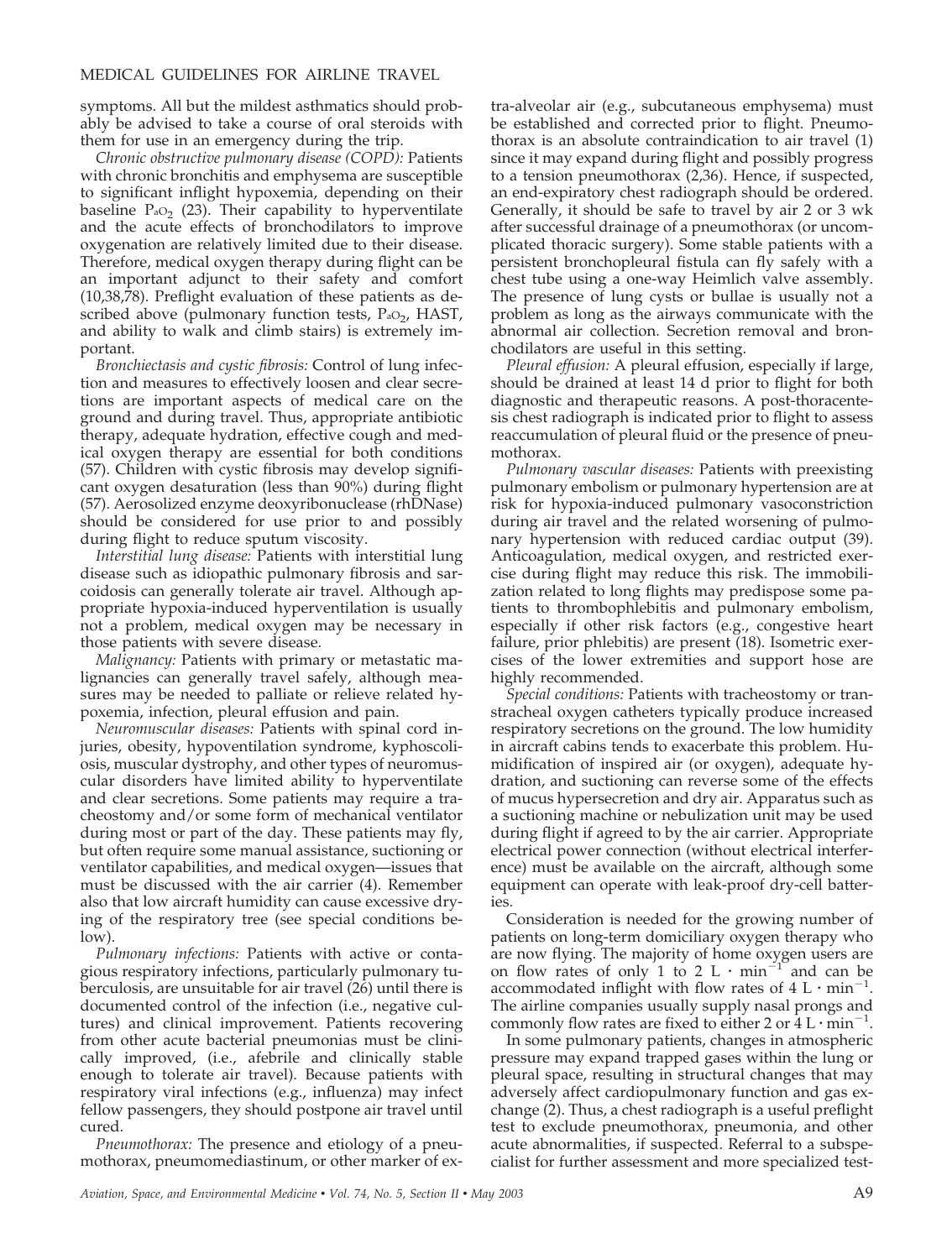ing may be in order for some patients. Above all, clinical judgment and individualized decision making and planning are necessary.

#### **Pregnancy and Air Travel**

#### *Maternal and Fetal Considerations*

The commercial aircraft environment is not generally considered hazardous to the normal pregnancy and is a much safer and more comfortable mode of transportation during pregnancy when compared to most alternatives  $(6,7,12,20)$ . At a cabin altitude of 5000–8000 ft (1524–2438 m), the maternal hemoglobin remains 90% saturated even though  $P_{aO_2}$  decreases to 64 mm Hg (55). Because of the favorable properties of fetal hemoglobin (HbF), including increased oxygen carrying potential plus increased fetal hematocrit and the Bohr effect, fetal  $P_{aO_2}$  changes very little.

Huch studied the fetal physiologic changes inflight at 32-38 gestational wk. Even though maternal cardiovascular changes were noted, there were no differences in fetal beat-to-beat variability, bradycardia, or tachycardia (44). Also, there is no evidence that chronic exposure in either commercial aircraft or living at 10,170 ft (3100 m) causes significant pregnancy-related problems, and some air carriers allow pregnant flight attendants and pilots to fly through the first two trimesters (13,15,22). In the event of sudden decompression, all passengers should use supplemental oxygen. Emergency descent procedures should negate the risk for fetal evolved gas disorder that is possible following prolonged decompression (46,56,63).

With increasing altitude, the pressure volume relationship for gases results in expansion of gas trapped in body cavities. Difficulty in equalizing pressure in the middle ear and sinus cavities most often occurs during descent from altitude. Hyperplasia of tissue in the nasal cavity and pharynx during pregnancy may accentuate this problem. Intestinal gas expansion at altitude could cause additional discomfort in late pregnancy due to abdominal crowding (11). For this reason, it is prudent to avoid gas-producing foods in the days before a scheduled flight.

One study associated preterm rupture of membranes with reduced barometric pressure, but there are no data to associate either premature rupture of membranes or premature labor with commercial flight parameters (61). There has been a single reported case of placental abruption during flight, but because abruption is not a rare event, this single event may well have been coincidental (50).

Because air travel can cause motion sickness, the practitioner should advise the pregnant traveler that the nausea and vomiting that occasionally occur in early pregnancy may be increased during flight (12). Antiemetic medication should be considered for individuals who are already experiencing difficulties. In addition, aircraft often encounter turbulent air, sometimes unexpectedly. Even relatively minor trauma to the abdomen in the third trimester of pregnancy may be associated with placental abruption. Pregnant travelers should be instructed to use their seat belts continuously while

seated. The lap belt should be worn snugly over the pelvis or upper thighs, thus reducing the potential for injury of abdominal contents. Inflight ambulation in the cabin late in pregnancy should be done with caution due to changing center of gravity and abdominal prominence.

Because aircraft seating is usually cramped and passengers tend to remain immobile for long periods, there is the risk of lower extremity edema, thrombophlebitis, and deep venous thrombosis. Pregnancy significantly increases this risk due to obstruction of the vena cava from uterine compression, dependent lower extremities, and altered clotting factors. Therefore, it is particularly vital that pregnant flyers ambulate every hour or two. Constricting garments are to be avoided; however, support stockings and comfortable supportive shoes would be helpful. It may also be beneficial to request an aisle seat for easier ingress, egress, and periodic leg stretching. Those late in pregnancy should avoid the seat adjacent to the emergency exits. Pregnant women with prior venous thromboembolism phenomenon or medical conditions that predispose them to venous thrombosis need to discuss anticoagulant therapy with their physician.

Pregnancy-related emergencies are most likely in the first and third trimester. While the aircraft environment may not be causally related to pregnancy emergencies, the aircraft environment limits the ability for a medical response. In addition, diversion to an alternate airport is expensive and disruptive to other passengers. Approximately 15–25% of pregnancies end in spontaneous abortion with a rate of 12% for those less than 20 yr of age to over 25% for those over 40 (20). Additionally, there has been a dramatic increase in the number of ectopic gestations. About 1 in every 80 pregnancies now occurs outside the uterus and each is associated with a 10-fold increased risk of maternal mortality over normal delivery. Therefore, it is advisable that travelers, particularly in the first trimester, not initiate a flight if they are having either bleeding or pain associated with their pregnancy.

About 90% of pregnancies that reach the third trimester deliver after 37 wk gestational age (20). Even though national aviation authorities may have no official policy regarding pregnant pilots or passengers, many airline medical departments allow passengers to fly at their discretion up to 36 wk gestational age. Beyond 36 wk, medical certification by an obstetrician may be required, particularly for long haul, over-water flights. Since the onset of labor is difficult to predict, even when the cervix is unfavorable, caution is advised.

Women with multiple pregnancies, a history of preterm delivery, cervical incompetence, bleeding, or increased uterine activity that might result in early delivery should be encouraged to avoid prolonged air travel (27). Individuals with reduced oxygen carrying capacity of the blood, such as anemia, are encouraged to correct the deficit prior to flight. Other conditions that result in reduced placental respiratory reserve may preclude flight or necessitate medical oxygen therapy. These include intrauterine growth retardation, post maturity, preeclampsia, chronic hypertension, or placental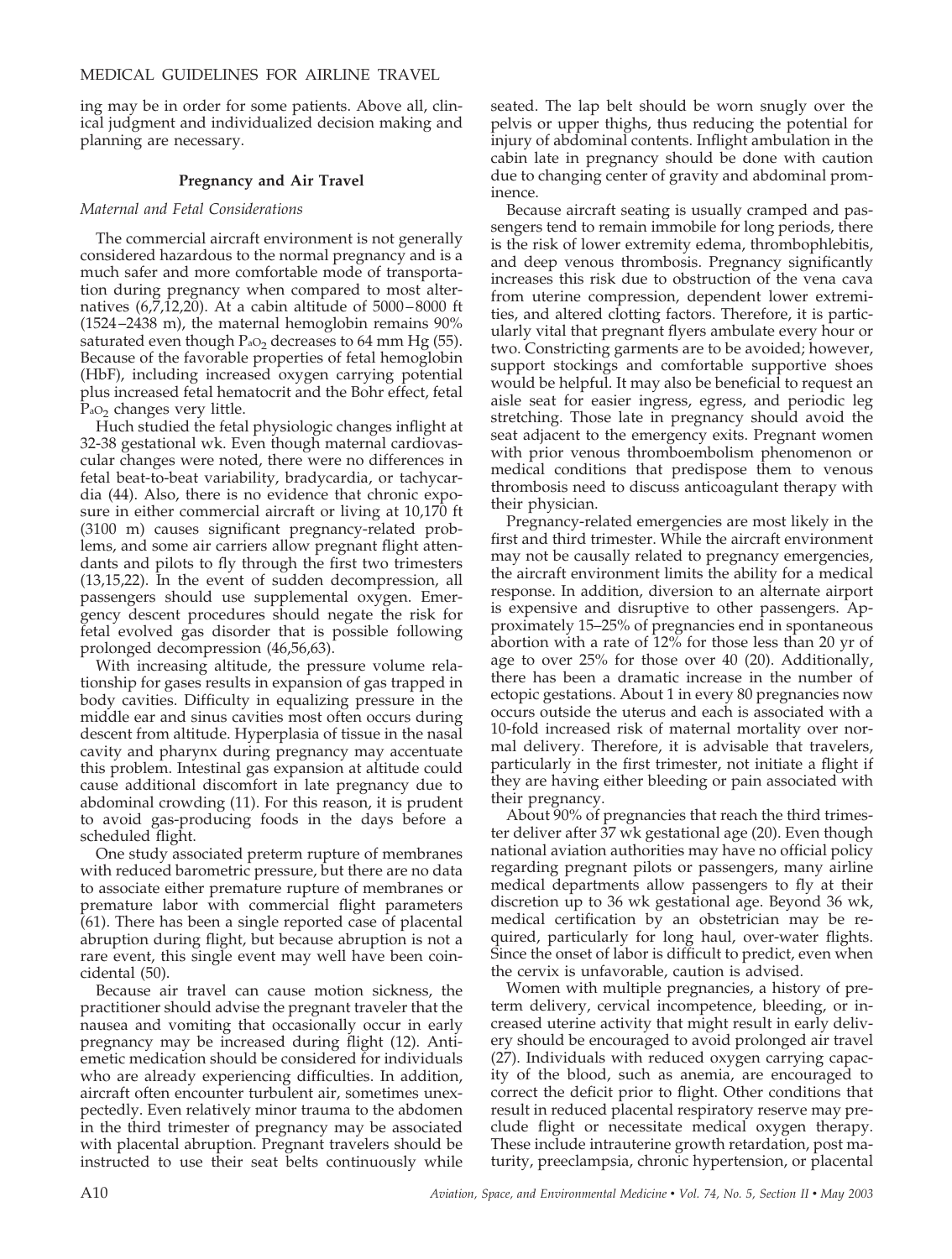infarction. Travelers with complicated pregnancies or conditions requiring medicines should be reminded to take a copy of their prenatal record and enough of their medication to complete the trip.

The practitioner must also consider the medical care available at the destination, endemic illnesses, and the dates for the return flight, if applicable. Certain destinations may present therapeutic dilemmas since the vaccination schedules and/or prophylactic medications needed may not be compatible with pregnancy. In addition, the traveler must consider the implications should a preterm delivery occur at the travel destination. It may be advisable to postpone travel to certain high-risk areas until after the pregnancy. In the event travel to a high-risk area is unavoidable, it may be prudent for the patient to consult with a travel medicine specialist. Patients should also be informed to check with their medical insurance carrier regarding coverage should medical attention or air medical transportation be required enroute or at the intended destination.

#### *Travel With Children*

The aircraft environment is generally not a problem for new-borns and children, with only a few exceptions. However, it would be prudent to wait about 1-2 wk after birth to assure that the child is healthy and free of congenital defects or acute respiratory distress syndromes, and that the alveoli have fully expanded.

Infants and toddlers usually have poor eustachian tube function and often have bouts of otitis media that can increase the risk of otalgia during descent. Consequently, it is helpful to have a baby nurse a bottle or breast, or suck a pacifier, in order to open the eustachian tube (older children may drink from a cup). In addition, children with upper respiratory infections and congestion may benefit from a nasal decongestant given 30 min prior to descent. Otitis media is not thought to preclude flight if appropriate antibiotics have been administered for at least 36 h and the eustachian tube is patent (69). Diarrheal disease is common at many international destinations, and children are particularly susceptible to dehydration. Parents taking children to areas where diarrheal illnesses are endemic should travel with prepackaged oral rehydration salts.

Travelers with children should consider endemic medical conditions at the destination and vehicular safety. It should be noted that the greatest risk of severe injury and death of children during travel is due to vehicular injury, and an appropriate car travel seat should be carried on-board or available at the travel destination (6). Immunizations should be current and appropriate for the travel destination, and a plan for appropriate prophylaxis for infectious illnesses should be considered, if indicated.

#### **Ear, Nose, and Throat**

#### *Ear*

To accommodate for pressure changes experienced during air travel, the passageways for the external and middle ear must be fully patent to allow pressure equalization primarily with descent but also with ascent. The middle ear space can trap gas, which can create pain, bleeding, discharge, or dizziness. Severe cases can cause tympanic membrane rupture or middle ear bleeding. Active conditions such as middle ear infections, effusions, recent procedures (tympanoplasty, mastoidectomy, stapedectomy, endolymphatic shunt, labyrinthectomy, acoustic neuroma removal, nerve section via middle cranial fossa, or other otologic surgery) are contraindications to flight until released by an otolaryngologist.

Some procedures such as ear tube placement or simple myringotomy help ventilate the middle ear and, therefore, are not contraindications to flight as long as no active discharge or obstruction is present.

The key to preventing blockage, hearing loss, tinnitus, pain, tympanic membrane rupture, or dizziness is to equalize the pressure. This is best accomplished in adults with frequent swallowing, chewing or a gentle Valsalva maneuver (holding the nose and generating pressure against a closed mouth and glottis every 30 s until the ears pop). In children, keeping them awake, upright bottle-feeding, pacifier use, eating, or crying all help eustachian tube function. If travel cannot be postponed, then antibiotics, decongestants or even temporary laser office myringotomy may be indicated.

The external auditory canal, if obstructed by nonventilated earplugs, severe cerumen impactions or ear infections, can be painful. This is best prevented by loosening earplugs and sometimes hearing aids and treating external auditory canal wax impactions or ear infections (swimmer's ear) preflight.

Dizziness sometimes occurs during descent following an aggressive Valsalva maneuver. This can be prevented by performing the maneuver gently or by avoiding flying if unable to clear (pop) the ears on the ground due to eustachian tube dysfunction.

Patients with hearing aids are often frustrated by decreased ability to hear in flight due to background noise in the cabin. They should be reassured and advised to turn their hearing aid down, because volume increase merely reduces discrimination.

#### *Nose and Sinuses*

Acute or chronic sinusitis, large polyps, recent nasal surgery, recurrent epistaxis and significant upper respiratory tract infections are contraindications to flying because of the risk of obstruction to sinus ostia and prevention of pressure equalization. Flying with these conditions can lead to severe headache, facial pain, orbital or central nervous system (CNS) sinus disease extension, or bleeding. Sometimes broad-spectrum antibiotic therapy, mucolytic agents, oral decongestants, steroids, and temporary use of nasal decongestant spray such as oxymetazoline may shrink the nasal mucosa adequately to provide temporary sinus ventilation and drainage. Nasal saline spray also helps with nasal drying and epistaxis due to low humidity. After landing, any patient with persistent sinus block that has not resolved with decongestant therapy or spray, or whose symptoms worsen within 24-48 h, should see a physician.

Nasal allergy can lead to congestion and obstruction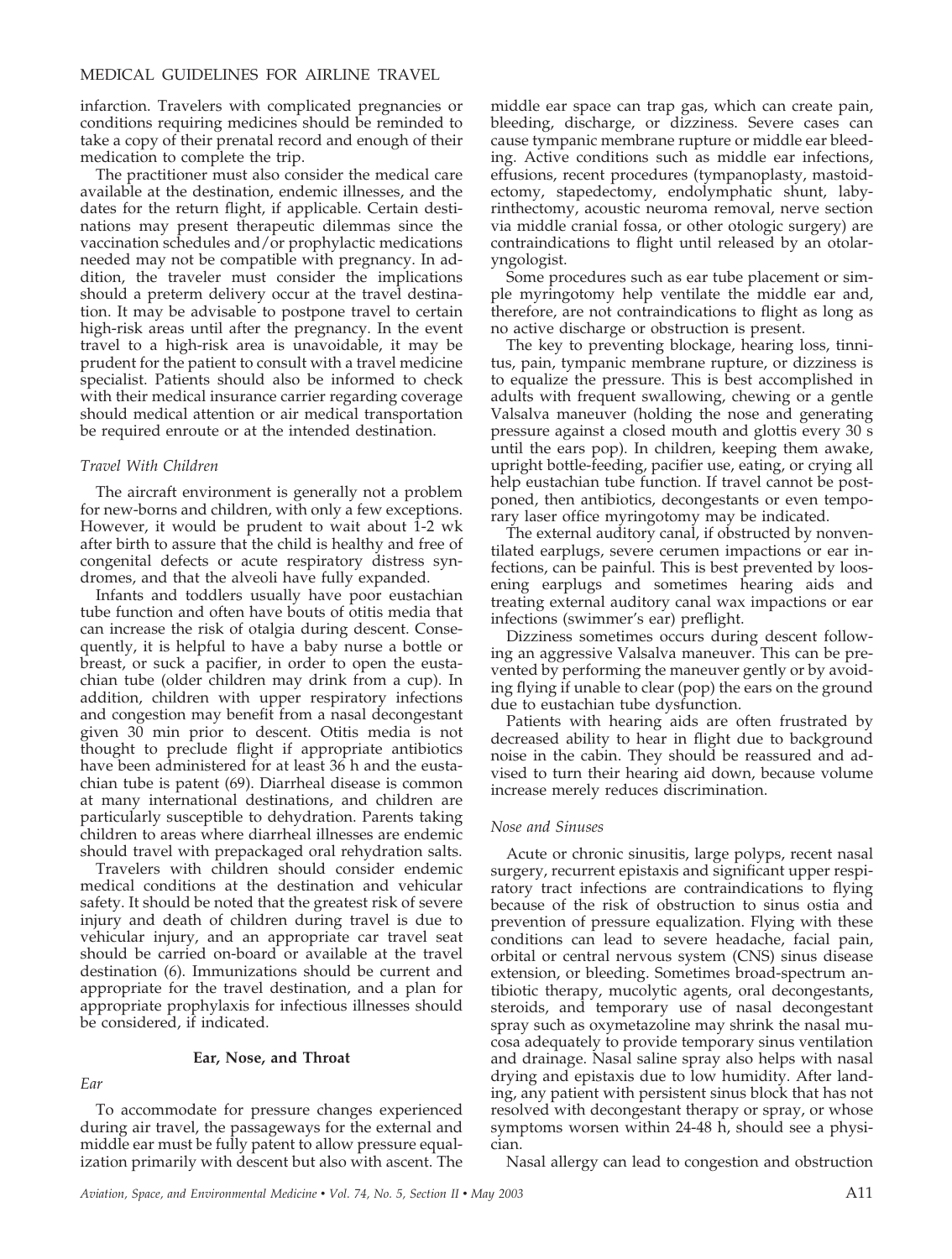impeding air flow and equalization of pressure. This is best prevented by preflight treatment with antihistamines, topical nasal steroids and, in some cases, immunotherapy.

#### *Throat*

Patients who have longstanding tracheotomy, laryngectomy, vocal cord paralysis or other laryngeal dysfunction may need extra moisturization and possibly removal of thickened secretions due to lower humidity inflight. To avoid this problem, extra oral hydration, moisture generator, and suctioning may be considered by the physician.

Following tonsillectomy and adenoidectomy, palatoplasty, or nasal or facial fracture repair, patients can fly once postoperative bleeding risk has passed, after about 2 wk in most cases, and after clearance by an otolaryngologist.

Patients who have undergone facial plastic surgical procedures such as facelift, blepharoplasty, otoplasty, peels, rhinoplasty, implants, or dermabrasion can fly once drains are removed and they are cleared by their surgeon (usually within 1-2 wk).

#### **Surgical Conditions**

The safety of air travel following a surgical procedure is becoming an important issue with the increasing frequency of ambulatory surgery. It is not uncommon for a patient to travel by air, have an outpatient surgical procedure performed, and then return to home by plane soon after. Consideration must be given to the optimal timing of a postoperative flight, the assessment of patient stability, and special medical needs, such as pain management and precaution awareness.

General anesthesia, frequently used for ambulatory surgery, is not a contraindication to flying because the cardiac depressant effects and the changes in vascular resistance of anesthetic agents are rapidly reversible following emergence. In addition, the anesthetic gases do not predispose to decompression symptoms because of their low concentration, rapid equilibration, or both. Nitrous oxide at 70% concentration has poor tissue solubility and a short equilibration time (15 min). Halothane, ethrane, and isoflurane are used in low concentrations (1-4%) and rapidly equilibrate, making decompression effects unlikely. However, severe postspinal headache precipitated by airline travel has been reported 7 d after a spinal anesthetic, possibly because of ambient cabin pressure changes inducing a dural leak (75).

It should be kept in mind, however, that postoperative patients are in a state of increased oxygen consumption due to the trauma of surgery, the possible presence of sepsis, and the increased adrenergic outflow. Concurrently,  $O_2$  delivery may be decreased or fixed in patients who are elderly, volume depleted, anemic, or who have cardiopulmonary disease. Consequently, for such patients it may be wise to delay air travel for several days or provide medical  $O_2$  during the flight. It must also be remembered that because of the decreased use of blood transfusions, many postoperative patients today are far more anemic than in the past. Where a hemoglobin of greater than 10.0 g was considered standard for a postoperative patient 10 yr ago, now it is not uncommon to see younger patients with hemoglobins down to 7.0 g and elderly patients with hemoglobins down to 8.0 g.

A potentially dangerous situation is the postoperative elderly patient who is anemic and who has underlying coronary artery disease. This patient is in a physiological state of increased  $O<sub>2</sub>$  consumption and has a diminished and possibly fixed state of  $O<sub>2</sub>$  delivery. With coronary artery disease and limited vasodilational ability, limited coronary reserve would put this patient at risk (42). If travel is necessary, this patient would benefit from medical  $O<sub>2</sub>$  during flight.

Patients who have had a recent pneumonectomy or a pulmonary lobectomy have minimal pulmonary reserve. Of further significance is the fact that the majority of these patients have a long history of smoking with associated chronic obstructive pulmonary disease (COPD). Their narrow margin of pulmonary reserve may not become apparent until flight. Therefore, these patients must be carefully evaluated. If possible, the preflight evaluation should also include a hypoxia altitude simulation test (HAST) (see Pulmonary Disease section). A ground level  $S_{aO_2}$  of greater than 90% (or a  $P_{aO_2}$  >70 mm Hg) usually does not require medical  $O_2$ during flight.

It is important to remember that intestinal gas will expand 25% by volume at a cabin altitude of 8000 ft (2438 m). Post-abdominal surgery patients have a relative ileus for several days, thereby putting them at risk for tearing of suture lines, bleeding, and perforation. In addition, stretching gastric or intestinal mucosa may result in hemorrhage from ulcer or suture sites. To be safe, air travel should be discouraged for 1-2 wk after the procedure. (The time could be reduced to 1 wk if the intestinal lumen was not opened.) Likewise, flight would be inadvisable for 24 h following a colonoscopy with a polypectomy procedure because of the large amount of gas still often present in the colon and the risk of unexpected bleeding from the polypectomy site. A patient with an asymptomatic partial small or large bowel obstruction may also be unable to accommodate the gastrointestinal gas expansion during a flight, and should be advised not to travel by air.

Laparoscopic abdominal surgical procedures are less associated with ileus than open procedures and are not as restrictive. Flight can occur the next day if bloating symptoms are absent. The residual  $CO<sub>2</sub>$  gas in the intraabdominal cavity following a laparoscopic procedure is rapidly diffused into the tissues and is not a factor.

Travelers with colostomies are not at increased risk during air travel, although intestinal distention may increase fecal output. Therefore, the use of a large colostomy bag is recommended. If a small bag is utilized frequent changes may be necessary.

Mechanical considerations may play a role in the travel of neurosurgical patients. Gas trapped within the skull will cause increased intracranial pressure when it expands at altitude. A person who has had air or any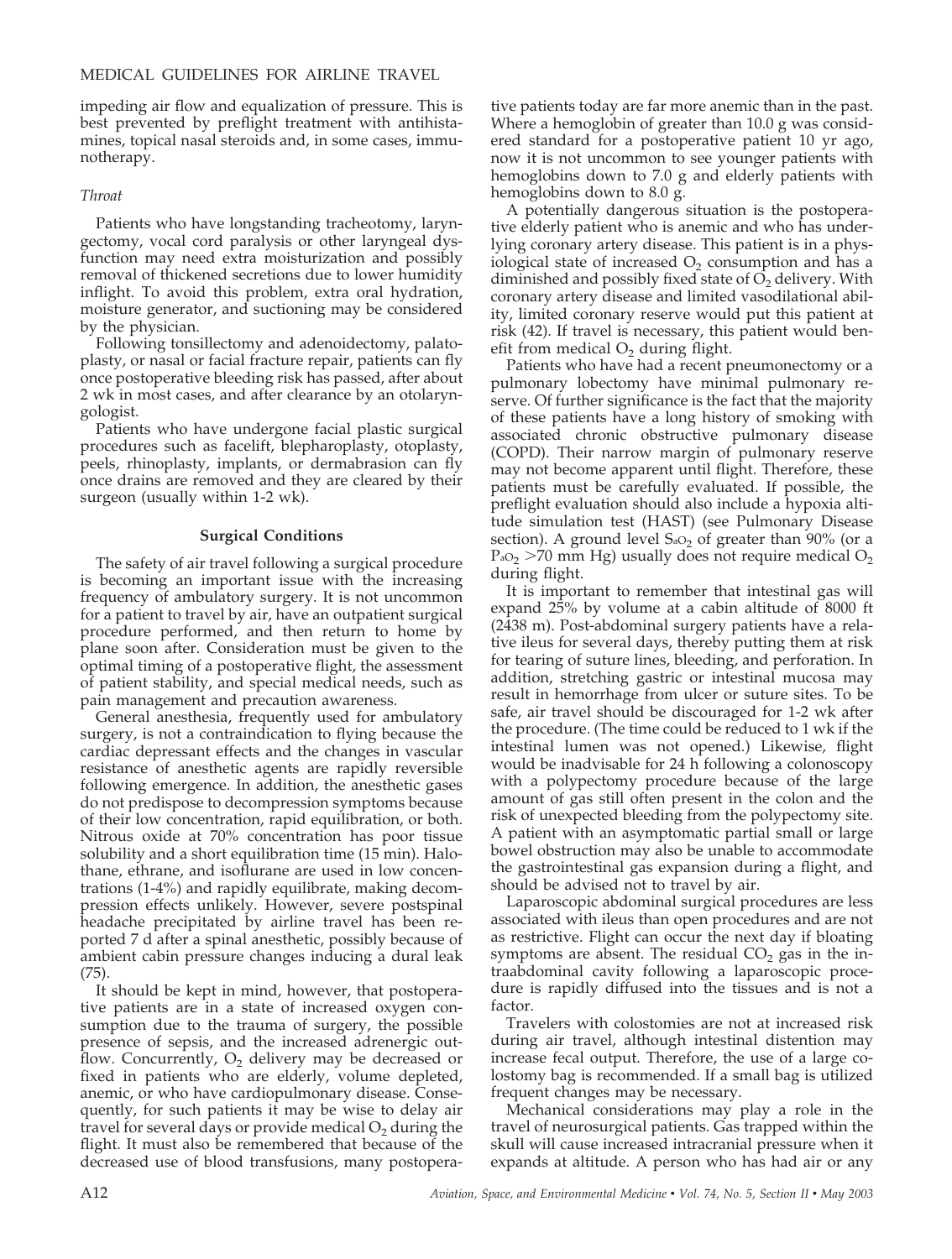other gas introduced into the skull by trauma or an open or closed procedure (such as the now infrequently performed pneumoencephalograph) should have reliable evidence—a lateral skull film radiograph or CT scan—that the air or gas has been absorbed. If such information is not available, it is advisable to wait at least 7 d before traveling. Likewise, a person with a cerebrospinal fluid leak from any cause should not fly because of the possibility of backflow and microbial contamination due to the pressure changes within the cabin (52).

#### **Neuropsychiatry**

Neurological and psychiatric disorders of particular concern for airline passengers are those that might be suddenly incapacitating, acutely progressive or dementing, or that might involve dangerous or disruptive behavioral manifestations. Physicians who must decide whether patients with such disorders should travel by air should recall their personal experiences with air travel, considering not only flights that went well, but also those that did not. Patients with some neurological or psychiatric disorders become very upset by changes to familiar routines, confusion over procedures, enforced crowding with strangers, or lack of privacy (41). What will be the effect upon a patient of such irritants as parking, luggage transport, long lines, security checks that may involve physical searches, confusing announcements, gate changes, cancelled flights, cramped seating, taxiway delays, turbulence, airsickness, inconvenient or delayed access to toilet facilities, lost luggage, disruption of schedules by weather, aircraft delays or missed connections, and other realities of air travel?

If a question arises about the effects of air travel on any patient, particularly those with known neurological or psychiatric disorders, physicians may wish to assess the mental status of the would-be traveler in a formal manner, or at least to receive an informed opinion about the patient's ability to travel from a knowledgeable family member, friend, or neighbor.

Concerning medication, one axiom to remember is, "Never prescribe a medication for inflight use unless the patient has used it before, is familiar with its primary effects, and has had no undue side effects." An airliner in flight is no place to discover that a patient reacts to a medication with allergic symptoms, severe side effects, or an idiosyncratic response. "Ground test" the medication first.

Keeping these principles in mind, physicians should consider the following specific elements when patients with neurological or psychiatric conditions wish to fly.

#### *Neurological*

In general, most patients with epilepsy can fly safely. However, patients with uncontrolled, frequent seizures should be cautioned about air travel including the attendant risk of limited medical care capability inflight. Individuals with seizures sufficiently frequent to cause immediate concern should consider traveling with a companion. Patients with epilepsy should be made aware of the potential seizure threshold-lowering effects of fatigue, delayed meals, hypoxia, and disturbed circadian rhythm if passing through multiple time zones (41,53). In addition, patients with epilepsy need to be cautious about consuming alcohol before or during air travel and should be reminded of the importance of complying with their treatment regimen. Compliance with medication dosage and time schedules should be emphasized and anticonvulsant medication should be readily available in carry-on bags (not only in checked luggage).

Patients who have had a recent cerebral infarction (stroke) or other acute neurological event should be observed until sufficient time has passed to assure stability of the neurological condition. Clearly, the risk of post-event complications, the physical and mental disability, and the decreased capacity to withstand the stresses of flight are cogent reasons not to fly. Once the acute phase of recovery is over and the patient is stable, travel may be reconsidered.

#### *Psychiatric*

Persons with psychiatric disorders whose behavior is unpredictable, aggressive, disorganized, disruptive or unsafe should not travel by air. Patients with psychotic disorders who are stabilized on medication and are accompanied by a knowledgeable companion may be able to fly. (Consider notifying the airline if the patient proposes to fly unaccompanied.) Many medications prescribed for psychiatric disorders have anticholinergic effects that may slow digestive processes, causing increased intestinal gas formation. The resulting symptoms may be aggravated by expanding gas volume at altitude.

Physicians should be alert for tendencies toward claustrophobia and phobias about air travel or interpersonal crowding. Increased anxiety may manifest itself in hyperventilation. An anxiolytic medication may be indicated if the patient has used it before with good results and without undue side effects. Anxiety may also be allayed by a calm and clear explanation of its nature, by use of previously learned relaxation techniques, and—in acute stages of hyperventilation—by using an airsick bag as a rebreathing device. When in doubt, prescribe prophylactic medication. Cognitivebehavioral treatment of fear of flying is effective for many people. [This subject has recently been reviewed  $(48,76)$ ].

Fully detoxify patients diagnosed with drug or alcohol abuse before they travel, in order to avoid inflight withdrawal reactions. Carefully consider the social factors involved when such patients travel alone in an environment where alcohol is easily available, and counsel accordingly.

A person's cognitive abilities may be impaired for many reasons: some acute, some chronic, some progressive, some static. Remember that some patients who function reasonably well during daylight hours in familiar settings (e.g., with early to moderate Alzheimer's disease) may become progressively upset, disoriented and agitated in strange or over-stimulating surroundings, or during the hours of darkness ("sun-downing").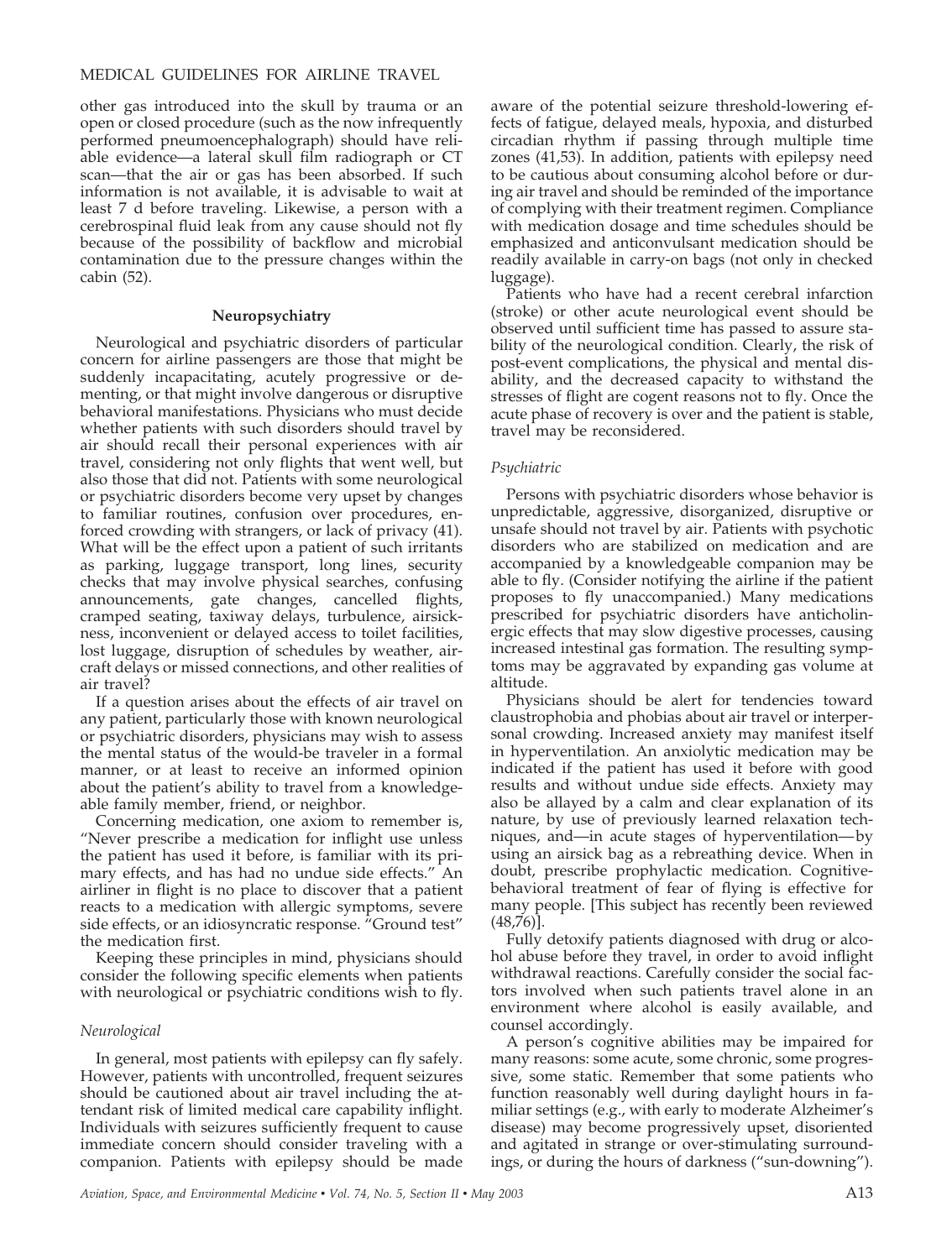Take a careful history, listening particularly for details of how severely disoriented or disturbed the person has been in the past, and plan for care during travel based on these "worst-case" circumstances. A familiar and reliable companion may be all that is necessary for an uneventful flight, especially if care is taken to complete travel during daylight hours. If prophylactic or p.r.n. medication is provided, be sure that the patient's response to it is already known, for the reasons stated above.

#### **Miscellaneous Conditions**

#### *Airsickness*

Although airsickness is less common with jets than with propeller-driven aircraft, it may occur, particularly in susceptible individuals. Prevention requires premedication with oral medications such as phenergan with ephedrine, hyocine, dextroamphetamine, or with a transdermal scopolamine patch worn behind the ear. Medications are less effective if symptoms of nausea or vomiting have already started. In addition to medication, the passenger should direct cool ventilated air onto the face and gaze at the horizon to minimize the feeling of imbalance caused by mismatch of sensory input. It is also advisable for susceptible individuals to avoid excess liquids, high fat, spicy or gas-forming foods, and to sit close to the wing. Even small amounts of alcohol can increase sensitivity of the vestibular system. Susceptible individuals should avoid alcohol for 24 h prior to as well as during flight.

Airsickness and vomiting is a particular problem for persons who have had mandibulomaxillary wiring to treat a jaw fracture or after maxillofacial surgery. Because the passenger might have difficulty expelling the vomitus through a wired jaw, there is the possibility of aspiration and its attendant complications. Hence, the patient should be provided with wire cutters in case of such an emergency. (Because of today's security requirements, this must be coordinated with the airline.) In some cases, it would be advisable to have an escort. Another option is to replace the wires prior to flight with rubber bands, which can be easily removed or stretched in the event of vomiting.

#### *Anemia*

Although there are many types of anemia, advice to the traveler is similar for all. In general, special consideration should be given to anyone with a hemoglobin below 8.5  $g \cdot dl^{-1}$  because at such low levels, passengers may experience lightheadedness or even lose consciousness during flight, particularly with physical exertion such as going to the lavatory. Although this is the recommended standard for air travel, there may be individual variability depending upon how well compensated the anemia is. For example, a passenger with chronic renal failure may tolerate a lower hemoglobin level at cabin cruising altitude better than someone with a recent hemorrhage. If there is any question about suitability to fly, medical oxygen should be administered.

A particularly severe form of anemia is sickle cell

disease, which may be exacerbated by reduced oxygen pressures. Because such a crisis could be life-threatening, such patients should be advised not to travel by air without medical oxygen. Sickle cell trait, on the other hand, has not been associated with problems at normal cruising altitude.

#### *Decompression Illness (DCI)*

Scuba diving has become a very popular sport with literally hundreds of thousands of people taking diving vacations. Because most of these divers fly to their destination and return home by air, the relationship between flying and diving must be appreciated.

The issue is the risk of developing DCI if a traveler flies too soon after diving. DCI is caused by excess nitrogen coming out of solution in the form of microbubbles in different tissues. This is facilitated by exposure to low barometric pressure (flying) too soon after exposure to high barometric pressure (diving) and could result in bends (joint/muscle pain), or more serious sequelae such as pulmonary chokes, neurological dysfunction, or neurocirculatory collapse.

In reality, DCI can occur in any diver (even without postdive flying), particularly if dive table recommendations are not adhered to. (These tables describe proper procedures for resurfacing.)

When is it safe to fly after diving? A precise answer is difficult because there are few scientific data on the subject (77). There are, however, some ongoing specific studies at the Hyperbaric Center at Duke University Medical Center. In addition, Divers Alert Network (DAN) has issued the following flying-after-diving guidelines based on the findings of the Undersea and Hyperbaric Medical Society (UHMS) 1991 Conference (3,9,35).

1. Divers making single dives per diving day should have a minimum surface interval of 12 h before ascending to altitude. This includes going to altitude by aircraft, automobile, or any other means.

2. Divers who make multiple dives per day, or over many days, or dives that require obligated decompression stops should take special precautions and wait for an extended surface interval beyond 12 h before ascending to altitude. Extended surface intervals allow for additional denitrogenation and may reduce the likelihood of developing symptoms. For those diving heavily during an extended vacation, it is advisable to take a day off at midweek, or save the last day to buy those last-minute souvenirs before taking to the air.

There can never be a rule that guarantees the prevention of DCI, no matter how long the surface interval. Rather, research has produced guidelines that represent the best estimate for the majority of divers for a conservative, preflight surface interval. There will always be an occasional diver whose physiological makeup or unique diving circumstances will result in DCI despite adherence to general guidelines.

Until there are more data from the ongoing research, these are the best recommendations that physicians can give travelers who plan to dive and fly. In preparing travelers for a diving vacation, the recommendation to leave the last day dive-free should be emphasized.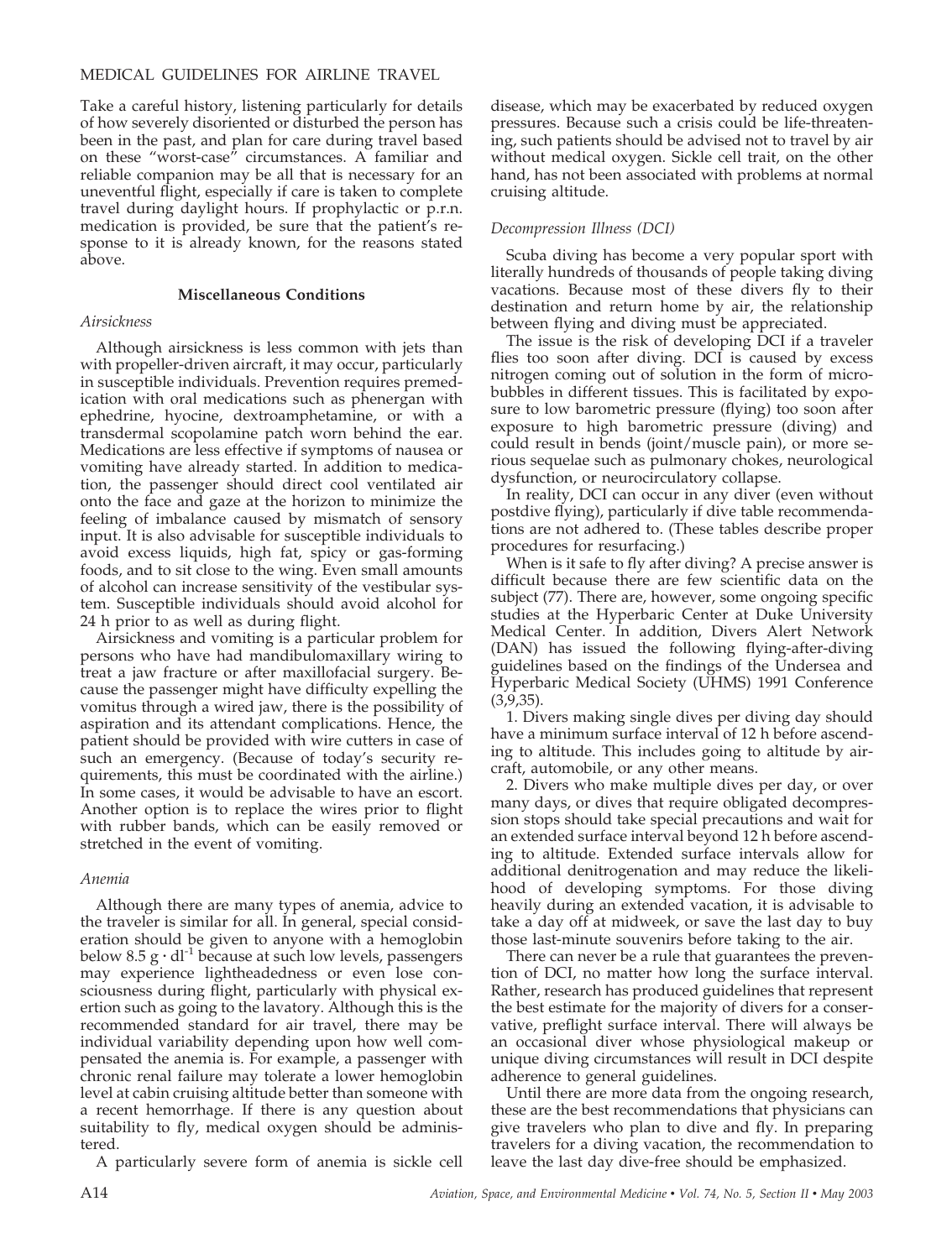| Usual Regimen<br>Multiple injection regimen<br>with pre-meal soluble<br>insulin and overnight<br>intermediate insulin. |                                    | Day of Departure/Travel (East bound)<br>Usual premeal soluble insulin. If less than 4 hours<br>between meals this requires a slightly reduced<br>dose of the third soluble injection (by $1/3$ ) and<br>additional carbohydrate (ie. extra large evening<br>snack if one meal missed) and a reduction $(1/\overline{3})$<br>in overnight intermediate insulin to avoid<br>nocturnal hypoglycemia. |                                                                                                                                         | First Day at Destination<br>Return to usual insulin regimen if you have<br>overcompensated with the reduction of<br>the evening intermediate insulin.<br>Additional soluble insulin (1/3 of usual<br>morning dose) should be considered if<br>fasting blood glucose $> 14$ mmol $\cdot L^{-1}$<br>$(250 \text{ mg} \cdot \text{dl}^{-1}).$ |                    |
|------------------------------------------------------------------------------------------------------------------------|------------------------------------|---------------------------------------------------------------------------------------------------------------------------------------------------------------------------------------------------------------------------------------------------------------------------------------------------------------------------------------------------------------------------------------------------|-----------------------------------------------------------------------------------------------------------------------------------------|--------------------------------------------------------------------------------------------------------------------------------------------------------------------------------------------------------------------------------------------------------------------------------------------------------------------------------------------|--------------------|
|                                                                                                                        |                                    |                                                                                                                                                                                                                                                                                                                                                                                                   |                                                                                                                                         |                                                                                                                                                                                                                                                                                                                                            |                    |
| Two-dose<br>schedule                                                                                                   | Usual morning and<br>evening doses | 2/3 usual morning dose                                                                                                                                                                                                                                                                                                                                                                            | Usual evening dose plus remaining 1/3 of morning<br>dose if blood sugar over 14 mmol $\cdot$ L <sup>-1</sup> (250<br>$mg \cdot dl^{-1}$ |                                                                                                                                                                                                                                                                                                                                            | Usual two<br>doses |
| Single-dose<br>schedule                                                                                                | Usual Dose                         | 2/3 usual dose                                                                                                                                                                                                                                                                                                                                                                                    | Remaining 1/3 of morning dose if blood sugar<br>over 14 mmol $\cdot L^{-1}$                                                             |                                                                                                                                                                                                                                                                                                                                            | Usual dose         |

TABLE VI. INSULIN ADJUSTMENT WHEN TRAVELING EAST ACROSS MULTIPLE TIME ZONES.

Finally, these guidelines assume that there are no signs and/or symptoms of DCI after the dive and before the flight. If there are, flying is contraindicated before appropriate treatment (recompression) is carried out.

#### *Diabetes*

Overseas travel should not pose significant problems for air travelers with well controlled diabetes mellitus. Preplanning is important and a discussion of the itinerary with the diabetic specialist management team plays an important part in the preparation for travel.

It is important that the diabetic carries adequate equipment, e.g., blood-sugar testing sticks, blood glucose meter and insulin supplies, in case these are not available in the area of travel. Those who are being treated with insulin should carry an ample supply in their hand luggage in two different bags, ideally one being carried by a relative or friend in case of loss or theft. The supply of insulin not being used in flight should *not* be packed in checked baggage as this may be exposed to temperatures which may cause the insulin to freeze and denature. There is an additional hazard that luggage may be mislaid en route. Insulin should be carried in hand luggage in a cool bag or precooled vacuum flask. However, it does not require refrigeration during flight. Extremes of temperature and high altitude can disable blood glucose meters and impair the accuracy of blood glucose test strips, so blood monitoring equipment should also be carried in the hand baggage where it will be immediately available for inflight use. The cabin altitude in modern jet aircraft is between 6000 and 8000 ft which should not affect the accuracy of most, if not all, blood glucose meters (32).

Journeys may cross several time zones and depending on the direction of travel, may shorten or lengthen the "regular 24 hour day" which may require an adjustment to insulin regimens. The consequences are most significant for those with Type 1 (insulin-dependent diabetes). For those patients with Type 2 diabetes treated with insulin, the endogenous insulin will provide a suitable buffer and compensate to some degree for deficiencies of an insulin regimen.

The use of short-acting soluble insulin or fast-acting insulin analogues during long flights, most conveniently given by a pen device, is recommended even if this does not form part of the usual insulin regimen (34). This gives the flexibility of allowing the shortacting insulin to be administered regularly with each meal for the duration of the flight period and can be supplemented by intermediate-acting insulin prior to the first night's sleep on arrival at the travel destination. The other advantage of familiarity with the short-acting insulins is their value in minor illness, such as gastroenteritis or upper respiratory infection, as an adjunct to a twice-daily regimen.

It makes sound sense to ascertain in advance the anticipated flight times and the local time of arrival, so that advice can be obtained from a diabetic specialist team on how to modify the individual's regimen.

There are a number of guidelines, but the following principle and examples may be helpful. When traveling East, the travel day will be shortened and if more than 2 h are lost, it may be necessary to take fewer units of intermediate or long acting insulin.

When traveling west, the travel day will be extended and if it is extended for more than 2 h, it may be necessary to supplement with additional injections of soluble insulin or an increased dose of an intermediate acting insulin.

Individuals who normally take insulin once daily before breakfast should be instructed to take their standard dose at the usual time of the day whether travel is east or west (**Tables VI and VII**). Although inflight meals will usually suffice, supplemental snacks may be necessary if meals are delayed. It is often advisable to leave the wristwatch unadjusted during flight so that it shows the time at the point of departure, thus making it simpler to judge the spacing between meals.

On the first morning at the destination (on an eastward flight) just before breakfast (local time), 2/3 of the usual morning dose of insulin should be taken because fewer than 24 h will have elapsed since the previous morning's insulin injection. This adjustment should prevent hypoglycemia as a result of extra activity or disrupted meal schedules.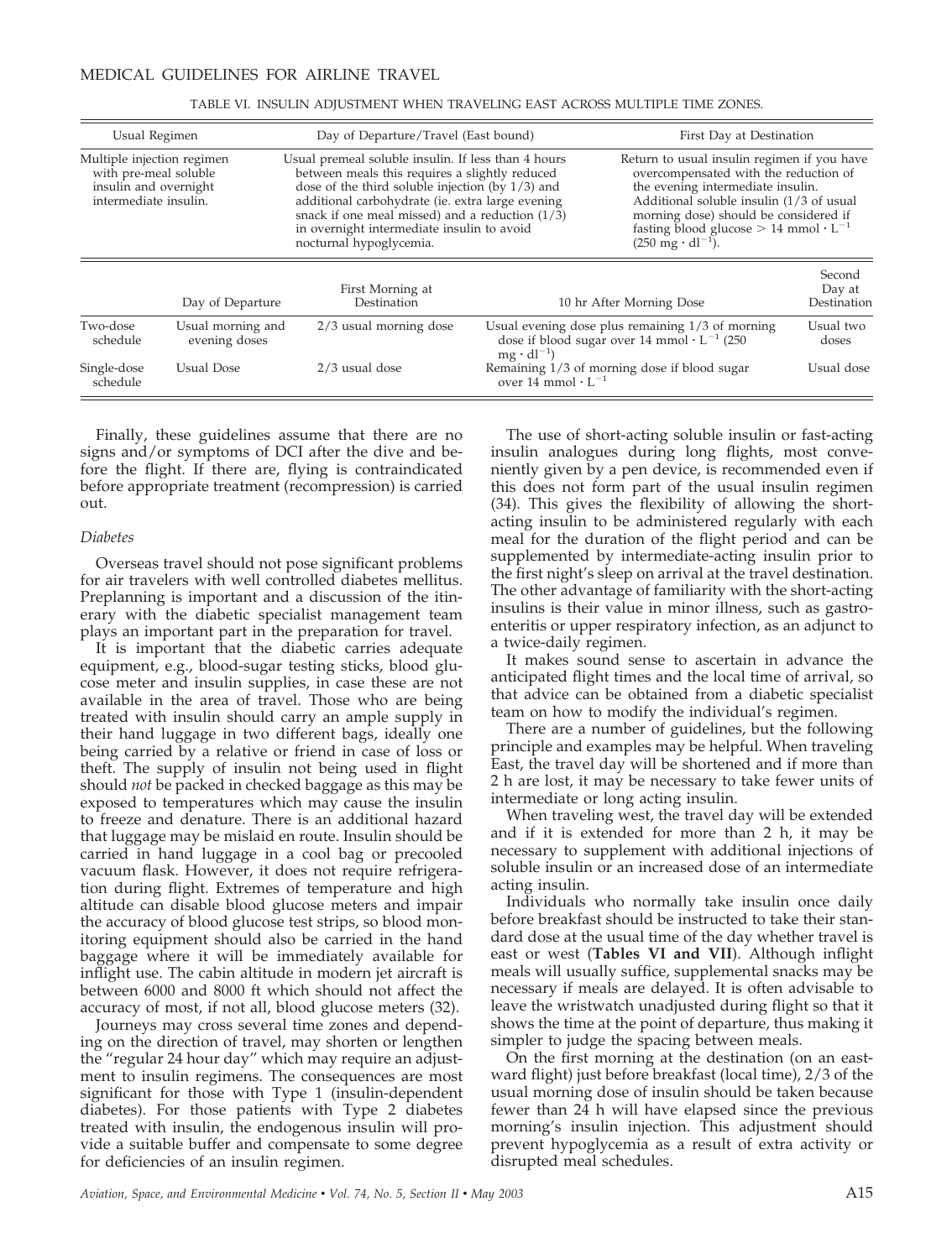| Usual regimen                                                                                         | Day of Departure/Travel (West Bound)<br>Usual premeal soluble insulin. Additional<br>soluble insulin injection with additional meal/<br>snack. Modest reduction $(1/3)$ in overnight<br>intermediate insulin to avoid nocturnal<br>hypoglycemia. |                                                                                                                                                                                    | First Day at Destination<br>Return to usual insulin regimen. Additional<br>soluble insulin $(1/3)$ of usual morning<br>dose) should be considered if fasting<br>blood glucose $> 14$ mmol $\cdot$ L <sup>-1</sup> (250)<br>$mg \cdot dl^{-1}$ ). |                                 |
|-------------------------------------------------------------------------------------------------------|--------------------------------------------------------------------------------------------------------------------------------------------------------------------------------------------------------------------------------------------------|------------------------------------------------------------------------------------------------------------------------------------------------------------------------------------|--------------------------------------------------------------------------------------------------------------------------------------------------------------------------------------------------------------------------------------------------|---------------------------------|
| Multiple injection regimen<br>with pre-meal soluble<br>insulin and overnight<br>intermediate insulin. |                                                                                                                                                                                                                                                  |                                                                                                                                                                                    |                                                                                                                                                                                                                                                  |                                 |
|                                                                                                       | Day of Departure                                                                                                                                                                                                                                 | 18 hour After Morning Dose                                                                                                                                                         |                                                                                                                                                                                                                                                  | First Morning at<br>Destination |
| Two-dose<br>schedule<br>Single-dose<br>schedule                                                       | Usual morning and<br>evening doses<br>Usual dose                                                                                                                                                                                                 | 1/3 usual dose followed by meal or snack if<br>blood glucose $> 14$ mmol $\cdot L^{-1}$<br>1/3 usual dose followed by meal or snack if<br>blood glucose $> 14$ mmol $\cdot L^{-1}$ |                                                                                                                                                                                                                                                  | Usual two doses<br>Usual dose   |

TABLE VII. INSULIN ADJUSTMENT WHEN TRAVELING WEST ACROSS MULTIPLE TIME ZONES.

On the day of departure, when traveling west across five or more time zones, the diabetic traveler should take the usual doses of insulin before breakfast (Table VII).

During the flight, meals can be eaten according to the airline schedule. Consultation with the cabin crew on the timing of meals may be helpful. It is vital that patients check their blood sugar before meals at 4- to 6-hourly intervals, during the flight. About 18 h after the morning injection of insulin, regardless of whether the patient is still in flight or at the destination, blood glucose should be tested again. If the blood glucose is  $14$  mmol·L<sup>-1</sup> (250 mg·dl<sup>-Y</sup>) or less, the individual may safely wait until the first morning at the destination and take the normal insulin dose at the usual time (local time), even though more than 24 h have elapsed. However, if the blood glucose is greater than 14 mmol  $\cdot$  L<sup>-1</sup>, an additional dose of insulin equal to one-third of the usual morning dose should be taken, followed by a meal or a snack. The next morning (local time) the usual dose of insulin should be taken. Individuals who normally take insulin twice daily should be advised to leave their wristwatches set to local time of the departure point during air travel. The normal second dose of insulin should be administered about 10-12 h after the morning dose followed by a meal or a snack (Table VII). From that point on they should follow the same plan as travelers who take one injection daily. Thus approximately 18 h after the first dose of insulin and 6 h after the second, the blood should be tested. If the blood glucose level is above 14 mmol  $\cdot L^{-1}$ , an extra dose of insulin equal to one-third of the morning dose should be taken (68).

Some insulin-treated diabetics prefer a seat near a toilet for privacy during insulin injection although with pen devices this may be unnecessary. However, this is a matter of personal preference. Most airlines will try to accommodate such a request if notified well in advance. Many airlines provide "diabetic meals," but these are often designed for those people with Type 2 diabetes and may contain an insufficient amount of carbohydrate for Type 1 diabetics risking incipient hypoglycemia. The "vegetarian meal" choice is often suitable for people with Type 1 diabetes, containing pasta based dishes or rice. Type 1 diabetics should carry additional carbohydrate to cover contingencies such as delayed flights or, indeed, delayed meals (47). They should also

consider alerting cabin crew to the fact that they are insulin-using diabetics, and should have readily accessible identification (e.g., medic-alert bracelet) stating this.

Individuals with Type 2 diabetes treated by oral agents should not have the potential problems of those taking insulin. Additional doses of tablets are usually not required to cover an extended day, although the use of a drug such as repaglinide may be valuable to cover an additional meal. A dose of the normal hypoglycemic agent may have to be omitted on a truncated day in the case of a long west-to-east air journey.

Diabetic travelers under reasonable control can fly anywhere safely if they plan adequately in advance and discuss the proposed journey with their diabetic specialist adviser. The wider use of short acting insulin and ease of administration with pen devices has greatly simplified the management of diabetes during intercontinental travel.

Useful web-sites for patient information: American Diabetes Association: www.diabetes.org Canadian Diabetes Association: www.diabetes.ca Diabetes UK website: www.diabetes.org.uk

#### *Jet Lag*

The main symptoms associated with jet lag are tiredness, sleeping difficulties, and sleepiness during the day resulting from desynchronization between the individual's internal clock and the external environment. The internal clock controls all body functions (temperature, heart rate, hormone production, sleep, mood, performance, etc.) which vary according to individual circadian cycles (1-d cycles). The internal clock, on the other hand, is controlled by zeitgebers (time-givers), the most significant being light, social contacts and knowledge of clock time. Therefore, when traveling rapidly across time zones, the zeitgebers in the new environment will be sending conflicting messages to the internal clock, resulting in the above symptoms.

Besides zeitgebers, a number of other factors influence the severity of the symptoms. The main ones are: number of time zones crossed, the direction of flight (eastward vs. westward, with westward flight usually easier), the degree of stimulation in the environment, the cumulative sleep loss (quantity and quality), and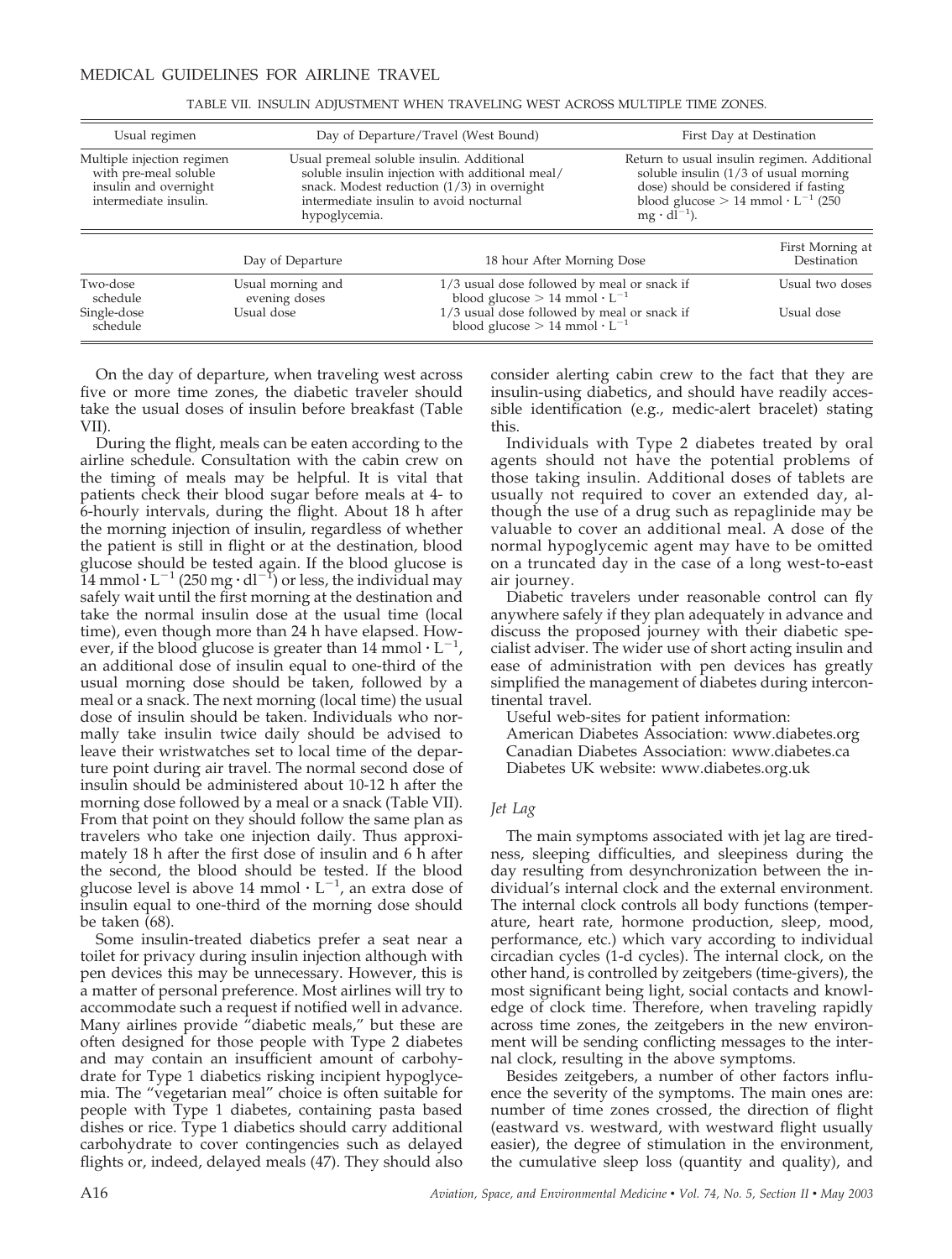individual differences (old vs. young, morningness vs. eveningness) (40,54,59,65).

An understanding of zeitgebers and these other factors will help physicians to intervene and minimize the severity of jet lag. To this day there is no miracle treatment, even though there has been and still is significant research on modalities such as bright light (21,79) and melatonin (49,60,70).

For the general traveling public, the idea is to try to adapt as quickly as possible to the new time zone. Since we know that light and social contacts are the most significant zeitgebers, the traveler should get as much exposure as possible to natural light during the day at the new destination as well as interacting with local people. For example, when traveling from North America to Europe, one could get a short rest (2 h is good because it tends to respect the sleep cycle for light vs. deep sleep) and then spend the rest of the day outside if possible.

The so-called "jet lag diet" (28) is only speculative and has no scientific basis. However, we know that smaller meals before and during the flight are better tolerated than larger meals. Also, the use of caffeine and physical activity can be used strategically at the destination to help control daytime sleepiness.

Judicious use of hypnotics helps control sleep loss but does not re-entrain the circadian cycle (24). If necessary, it is advisable to prescribe the lowest effective dose of a short- to medium-acting compound for the initial few days. Alcohol should not be used as a hypnotic because it disturbs sleep patterns and will sometimes provoke sleep apnea.

Exercise has only anecdotal support and probably acts indirectly through the influence of social cues, bright light and beneficial effects on subsequent sleep. Likewise, theories advanced by homeopathy, aromatherapy, and acupressure are only speculative and have no scientific basis.

Finally, the hormone melatonin, secreted at night by the pineal gland, purportedly helps travelers overcome jet lag. Since the first publication of these guidelines in 1996, research and publications on melatonin have continued to appear regularly in the literature. While the hypnotic activity of melatonin is generally accepted, its pure chronobiotic properties are still controversial  $(67,70,71)$ .

Further, melatonin is still considered a dietary supplement in most countries including the United States and is, therefore, under no specific control. Studies have found nonidentified contaminants or even the absence of the active compound in some products. It would appear safer at this time to use a simple hypnotic like zolpidem or temazepam for which control is well established (71).

As already stated, there is no magic potion to eliminate jet lag, but proper pretravel medical advice given by a well-informed primary care provider can make the difference between a good and a bad trip.

#### *Diarrhea*

Traveler's diarrhea is a potential problem for any traveler, particularly those visiting the developing world where endemic disease and poor hygiene standards can facilitate the transmission of infection. Traveler's diarrhea, however, is not a specific disease. The term describes the symptoms of intestinal disturbance caused by infection with certain bacteria, parasites or viruses, transmitted by consumption of contaminated food or water. It can also be due to inflammation as a result of consuming unfamiliar food or drink.

Microorganisms commonly associated with the development of traveler's diarrhea include campylobacter jejeuni, salmonella, shigella, giardia lamblia, and parasitic amoebae.

The first line of defence is the prevention or treatment of fluid and electrolyte depletion, particularly in infants and the frail and elderly. Oral rehydration solutions enhance the absorption of water and electrolytes and replace the electrolyte deficit adequately and safely. They contain an alkalinizing agent to counter acidosis, and are slightly hypoosmolar (about 250 mmol  $\cdot$  L<sup>-1</sup>) to prevent the possible induction of osmotic diarrhea. The World Health Organization (WHO) recommends a specific formula for this solution, to be used flexibly by giving extra water between drinks of oral rehydration solution. Commercially available rehydration solutions used in the developed world are lower in sodium than the WHO formulation (73). The adult dose is normally 200-400 ml of solution after every loose bowel movement.

Antimotility drugs relieve symptoms of acute diarrhea, but fluid and electrolyte replacement are of primary importance. Loperamide can be used as an adjunct to rehydration in acute diarrhea in adults and children over 4 yr. The dose is 4 mg initially, followed by 2 mg after each loose stool for up to 5 d, with a daily maximum of 16 mg (half the dose in children) (73).

Antibacterial drugs are generally unnecessary in simple gastroenteritis, even when a bacterial cause is suspected, because the symptoms will usually resolve quickly without such treatment. Ciprofloxacin is active against both Gram-positive and Gram-negative bacteria, including salmonella, shigella, campylobacter, neisseria and pseudomonas. The usual adult dose is 500-750 mg twice daily. Ciprofloxacin is occasionally used as prophylaxis against traveler's diarrhea, but routine use is not recommended because of the risk of developing bacterial resistance (73).

Diarrhea sufficiently severe to interfere with work or normal activity must be reported to the port health authority or to the public health service nearest to the airport of arrival.

#### *Fractures*

For safety reasons, passengers with full-length aboveknee casts are required by some airlines to travel by stretcher. Otherwise, airlines require the purchase of an extra seat or seats, or alternatively to fly business or first class. Because air might be trapped beneath the cast, it is advisable for casts applied within 24-48 h to be bivalved to avoid harmful swelling, particularly on long flights. (For further information see http://www. britishairways.com/health.) Likewise, if a pneumatic splint is used, some air should be released to allow for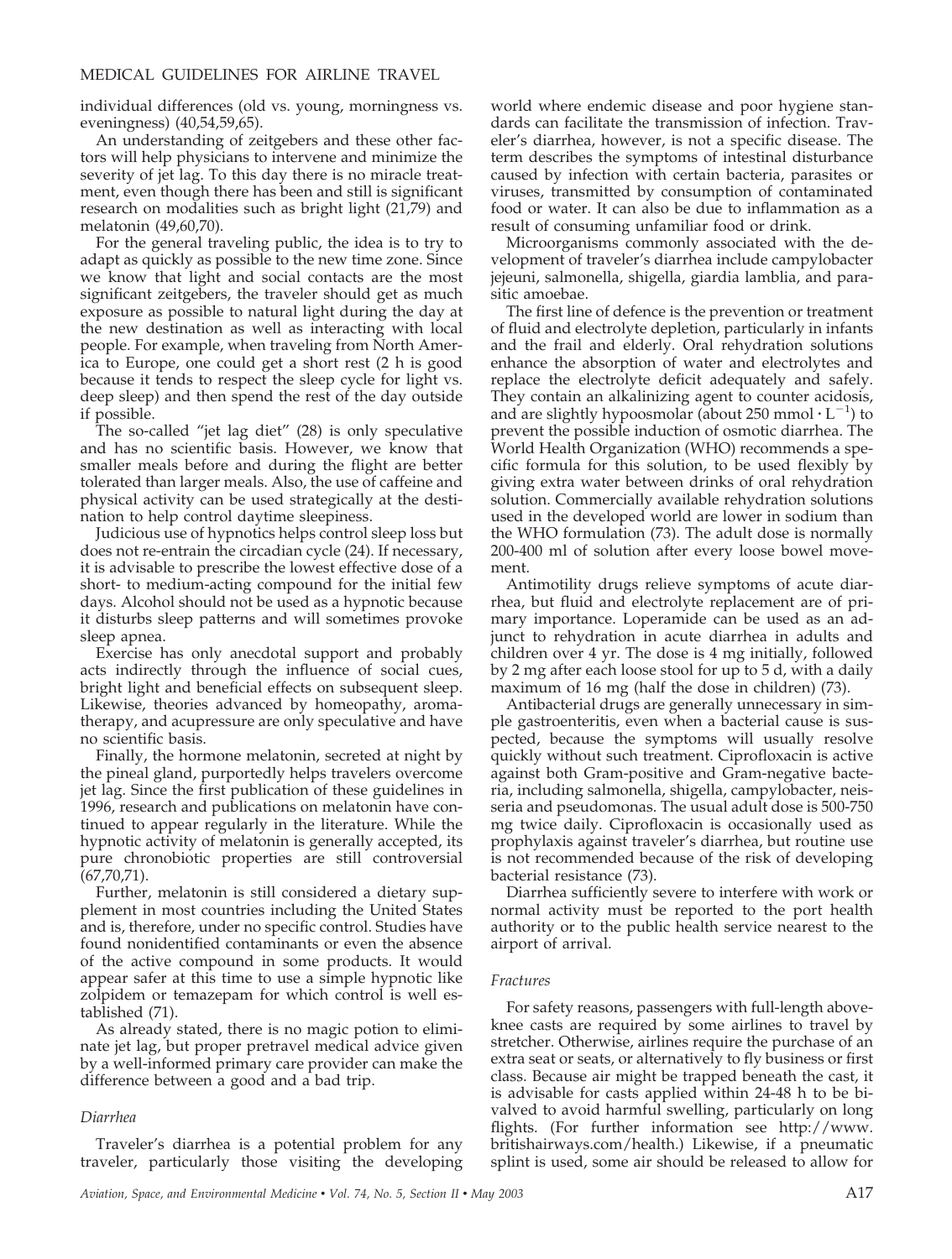gas expansion at altitude, which could otherwise cause discomfort as well as circulatory embarrassment or neuropraxia. (Some airlines will not allow the use of pneumatic splints in flight.)

#### *Ophthalmological Conditions*

The few conditions relevant to the eye and airline travel relate to the dry condition of the cabin atmosphere and potential problems in postoperative eye care in which there may be air left inside the eye, as in some forms of retinal detachment surgery. Contact lens wearers often find the dry cabin air difficult, as there may be insufficient tears to keep the lenses lubricated. Eye conditions that are inherently dry, such as keratoconjunctivitis sicca, should not preclude air travel, because supplementary tears can be used. The patient who has just had cataract surgery and a lens implant with sutureless surgery should avoid rubbing the eye if the air becomes dry, as wound leakage might result.

Ophthalmological procedures for retinal detachment involve the intraocular injection of gas to temporarily increase intraocular pressure (62). Until this intraocular bubble decreases to less than 30% of the volume of the vitreous, flight is contraindicated. This is approximately 2 wk if sulfur hexafluoride is used and 6 wk if perfluoropropane is used.

Minimizing the risk of trauma to the eye by minimizing movement in the cabin and keeping the seat belt fastened at all times when seated is advisable after any ophthalmological surgical procedure. The passenger who becomes easily airsick should not travel immediately after intraocular eye surgery, since the straining associated with retching and vomiting might rupture a wound.

Passengers needing eye drops for ocular conditions such as glaucoma should schedule their drops as usual. Any passengers with conjunctivitis should be in the noninfectious stage of recovery before flying, but should continue their antibiotic drops as directed.

Passengers with severely limited vision may need special assistance boarding and deplaning, and should be seated close to, but not at an emergency exit. Traveling with a companion or attendant should be considered.

Patients with glaucoma can travel safely as long as they take their medication as directed and are under reasonable control. In an unpublished study, it was found that the intraocular pressure of normal subjects increased very little with high altitude exposure.

#### *Radiation*

The Earth is continuously bombarded from space by radioactive particulates and photons originating from the Sun or other stars. The Earth's atmosphere serves as a highly effective radiation shield, but cosmic radiation exposures can increase with altitude and duration of exposure. This has particular relevance for supersonic flights which operate at higher altitudes (29).

It is unlikely that a passenger would sustain higher cosmic radiation exposures than commercial pilots or aircrew. Studies of commercial pilots and aircrew exposure to cosmic radiation do not indicate excessive radiation doses compared to occupational radiation limits in industry (74). Expectant mothers should not be considered to be at increased risk unless they are flying several times a week during their pregnancy. Radiation exposures are reduced by flying shorter flights at low latitudes.

#### **REFERENCES**

- 1. ACC/AHA Task Force. Guidelines for the early management of patients with acute myocardial infarction. JACC 1990; 16:249- 92.
- 2. AMA Commission on Emergency Medical Services. Medical aspects of transportation aboard commercial aircraft. JAMA 1982; 247:1007-11.
- 3. Anon. Alert Diver. 1994; May-June: 12-3,20-3.
- 4. Armitage JM, Pyne A, Williams SJ, Frankel H. Respiratory problems of air travel in patients with spinal cord injuries. Br J Med 1990; 300:1498-99.
- 5. Bagshaw M, Air Transport Medicine Committee of the Aerospace Medical Association. Traveler's thrombosis: a review of deep vein thrombosis associated with travel. Aviat Space Environ Med 2001; 72:848-51.
- 6. Barry M. Medical considerations for international travel with infants and older children. Infect Dis Clin N Am 1992; 6:389- 404.
- 7. Barry M, Bia FJ. Pregnancy and air travel. JAMA 1989; 261:728-31.
- 8. Beighton PH, Richards PR. Cardiovascular disease in air travelers. Br Heart J 1968; 30:367-72.
- 9. Bennett PB. DAN resolution of flying after diving guidelines. Alert Diver. 1991; Sept/Oct.
- 10. Berg BE, Dillard TA, Rajagopal KR, Mehm WJ. Oxygen supplementation during air travel in patients with chronic obstructive pulmonary disease. Chest 1992; 10:638-41.
- 11. Bia FJ. Medical considerations for the pregnant traveler. Inf Dis Clin N Am 1992; 6:371-88.
- 12. Breen JL, Gregori CA, Neilson RN. Travel by airplane during pregnancy. NJ Med 1986; 83:297-99.
- 13. Cameron RG. Should air hostesses continue flight duty during the first trimester of pregnancy? Aerosp Med 1973; 44:552-6.
- 14. Campeau L. Grading of angina pectoris. Circulation 1975; 54:522.
- 15. Cotton EK, Hiestand M, Philbin GE, Simmons M. Reevaluation of birth weights at high altitude. Am J Obstet Gynecol 1980; 138:220-2.
- 16. Cottrell JJ. Altitude exposures during aircraft flight. Flying higher. Chest 1988; 93:81-4.
- 17. Criteria Committee of the New York Heart Association. Diseases of the heart and blood vessels; nomenclature and criteria for diagnosis, 6<sup>th</sup> ed. Boston: Little, Brown and Co.; 1964.
- 18. Cruikshank JM, Gorlin R, Janett B. Air travel and thrombotic episode: the economy class syndrome. Lancet 1988/II:497-8.
- 19. Cummins RO, et al. Inflight deaths during commercial air travel. How big a problem? JAMA 1988; 259:1983-8.
- 20. Cunningham FG, Gant NF, Leveno KJ, et al. Williams obstetrics, 21st ed. NY:McGraw-Hill; 2001.
- 21. Daan S, Lewy AJ. Scheduled exposure to daylight; a potential strategy to reduce jet lag following trans-meridian flight. Psychopharmacol Bull 1984; 20: 566-8.
- 22. Daniell WE, Vaughn TL, Millies BA. Pregnancy outcomes among female flight attendants. Aviat Space Environ Med 1990; 61: 840-4.
- 23. Dillard TA, Bert BW, Rajagopal KR, et al. Hypoxemia during air travel in patients with chronic obstructive pulmonary disease. Ann Intern Med 1989; 111:362-7.
- 24. Donaldson E, Kennancy DJ. Effects of temazepam on sleep performance and rhythmic 6-sulfa-toxymelatonin and cortisol excretion after trans-meridian travel. Aviat Space Environ Med 1991; 62:P654–60.
- 25. Donaldson E, O'Rourke M. Defibrillators on Qantas aircraft (letter). Med J Austral 1992; 156:293.
- 26. Driver CD, Valway SE, Morgan WM. Transmission of *Mycobacterium tuberculosis* is associated with air travel. JAMA 1994; 272:1031-5.
- 27. Easa D, Pelke S, Loo SWH, et al. Unexpected preterm delivery in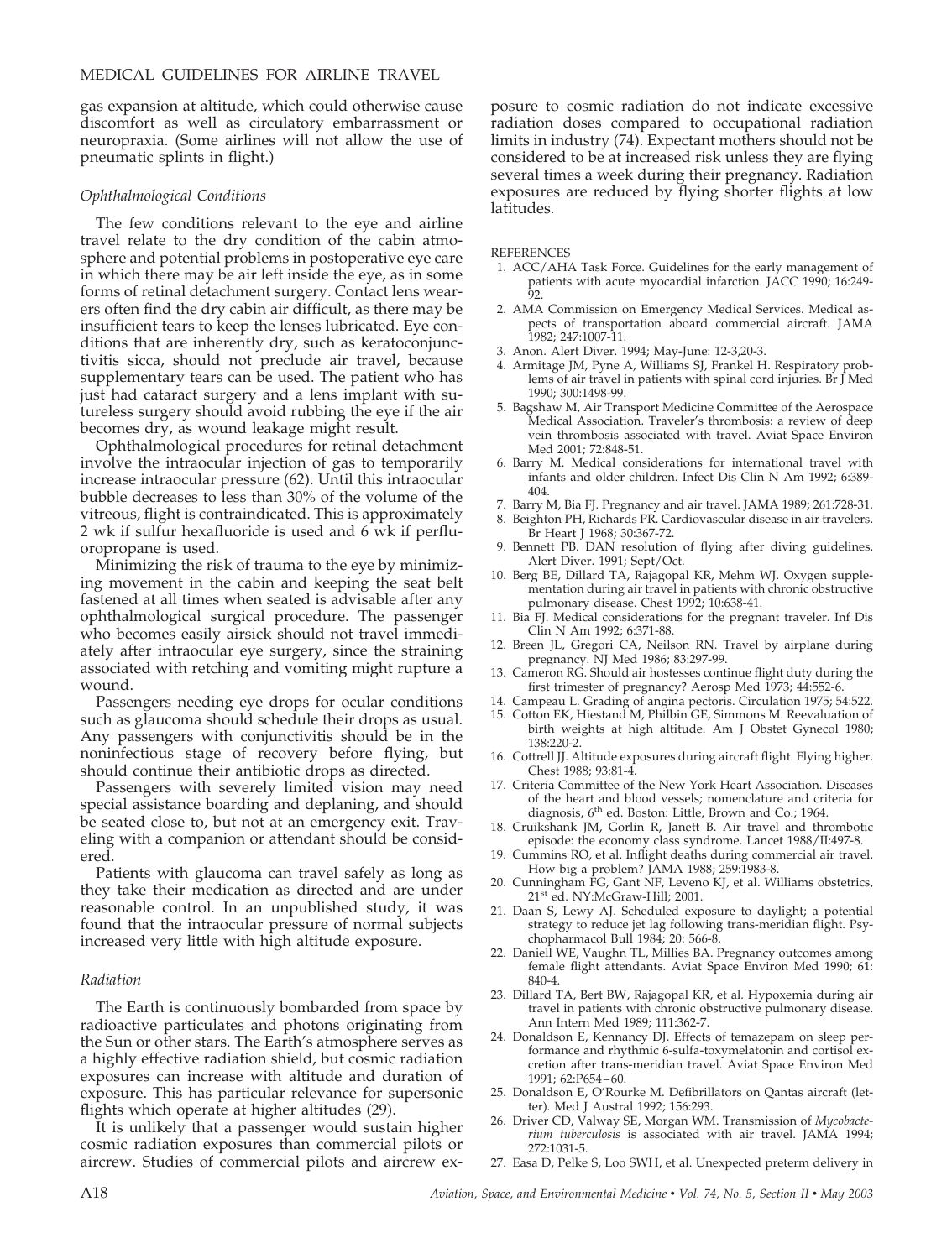tourists: implications for long distance travel during pregnancy. J Perinatol 1994; 14:264-7.

- 28. Ehret CF, Scanlon LW. Overcoming jet lag. New York: Berkley Books; 1983.
- 29. Ernsting J, Nicholson AN, Rainford DJ. The Earth's atmosphere. In: Aviation Medicine, 3rd ed. Oxford: Butterworth Heinemann; 1999.
- 30. Federal Air Surgeon's Bulletin. Summer 2001.
- 31. Federal Aviation Administration. Emergency medical equipment requirement; final rule. Washington, DC: Federal Register; 2001; Apr: 19028-46.
- 32. Gautier JF, Bigard AX, Douce P, et al. Influence of simulated altitude on the performance of five blood glucose meters. Diabetes Care 1996; 19:1430-3.
- 33. Gendreau MA, DeJohn C. Responding to medical events during commercial airline flights. N Engl J Med 2002; 346:1067-73.
- 34. Gill GV, Redmond S. Insulin treatment, time zones and air travel: a survey of current advice from British diabetic clinics. Diabetic Med 1993; 10:764-7.
- 35. Gleason B. SDM editorial. Flying after diving again. Skin Diver. Sept 1991.
- 36. Gong H Jr. Advising COPD patients about commercial air travel. J Respir Dis 1990; 11:4844-99.
- 37. Gong H Jr, Mark JAL, Cowan MN. Preflight medical screening of patients. Analysis of health and flight characteristics. Chest 1993; 104: 788-94.
- 38. Gong H Jr, Tashkin DP, Lee EY, Simmons MS. Hypoxia-altitude simulation test. Evaluation of patients with chronic airway obstruction. Am Rev Respir Dis 1989; 130:980-6.
- 39. Gong H Jr. Air travel and oxygen therapy in cardiopulmonary patients. Chest 1992; 101:1104-13.
- 40. Graeber RC, Dement WC, Nicholson AN, et al. International cooperative study of aircrew layover sleep: operational summary. Aviat Space Environ Med 1987; 57:B10–3.
- 41. Green RL, Mooney SE. Carriage of invalid passengers by civil airlines. In: Ernsting J, King P, eds. Aviation medicine, 2<sup>nd</sup> ed. London: Butterworths; 1988: 551-7.
- 42. Hoffman JIE. Maximal coronary flow and the concept of coronary vascular reserve. Circulation 1984; 70:153.
- 43. Hordinsky JR, George MH. Utilization of emergency kits by air carriers. Oklahoma City: FAA Civil Aeromedical Institute, 1991; DOT/FAA report AM-91/2.
- 44. Huch R, Bauman H, Fallenstein F, et al. Physiologic changes in pregnant women and their fetuses during jet air travel. Am J Obstet Gynecol 1986; 154 :996-1000.
- 45. International Travel and Health. Geneva: World Health Organization; 2002.
- 46. Jennings RT. Women and the hazardous environment: when the pregnant patient requires hyperbaric oxygen therapy. Aviat Space Environ Med 1987; 58:370-4.
- 47. Johnston RV, Neilly RJ, Lang JM, Frier BM. The high flying diabetic: dietary inadequacy of airline meals [abstract]. Diabetic Med 1986; 3:580A.
- 48. Jones DR. Fear of flying—no longer a symptom without a disease. Aviat Space Environ Med 2000; 71:438-40.
- 49. Lewy AJ, Ahmed S, Latham JJM, Sack RM. Melatonin shifts human circadian rhythms according to a phase-response curve. Chronobiol Int 1992; 9:380-92.
- 50. Matzkel A, Lurie S, Elchala U, Blickstein IJ. Placental abruption associated with air travel. A case report and an overview on safety of air travel in pregnant women. Perinat Med 1991; 19:317-20.
- 51. McKenas DK. First, do no harm: the role of defibrillators and advanced medical care in commercial aviation. Aviat Space Environ Med 1997; 68:365-7.
- 52. Moser M. Fitness of civil aviation passengers to fly after ear surgery. Aviat Space Environ Med. 1990; 61:735-7.
- 53. Merry RTG. Neurology. In: Ernsting J, King P, eds. Aviation medicine, 2<sup>nd</sup> ed. London: Butterworth; 1988:644-8.
- 54. Moline Ml, Pollak CP, Mark TH, et al. Age-related differences in recovery from simulated jet lag. Sleep 1992; 18:28-40.
- 55. Moser R. Additional medical and surgical conditions of aeromedical concern. In: DeHart RL ed. Fundamentals of aerospace medicine, 2nd ed. Baltimore: Williams & Wilkins; 1996:643-66.
- 56. Newlands JC, Barclay JR. Air transport of passengers of advanced gestational age. Aviat Space Environ Med 2000; 71:839-42.
- 57. Oades PJ, Buchdahl RM, Bush A. Prediction of hypoxemia at high altitude in children with cystic fibrosis. Br Med J 1994; 308:15- 18.
- 58. O'Rourke MF, Donaldson E, Geddes JS. An airline cardiac arrest program. Circulation 1997; 96:2849-53.
- 59. Pennybaker JW. The psychology of physical symptoms. New York: Springer-Verlag; 1982.
- 60. Petrie KJ, Dawson AG, Thompson L, Brook R. A double-blind trial of melatonin as a treatment for jet lag in international cabin crew. Biol Psychiatry 1993; 33:526-30.
- 61. Polansky GH, Varner MW, O'Gorman T. Premature rupture of the membranes and barometric pressure changes. J Reprod Med 1985; 30:189-91.
- 62. Polk JD, Rugaber C, Kohn G, et al. Central artery retinal occlusion by proxy: a cause for sudden blindness in an airline pilot. Aviat Space Environ Med 2002; 73:385-7.
- 63. Powell MR, Smith MT. Fetal and maternal bubbles detected noninvasively in sheep and goats following hyperbaric decompression. Undersea Biomed Res 1985; 12:59-67.
- 64. Rayman RB, Hastings JD, Kruyer WB, Levy RA. Clinical aviation medicine, 3rd ed. New York: Castle Connolly Graduate Medical Publishing, LLC; 2000.
- 65. Rosekind MR, Gander P, Dinges DF. Alertness management in flight operations: strategic mapping. Warrendale PA: Society of Automotive Engineers 1991; SAE Tech Paper 912138.
- 66. Ryan TJ, et al. Patients with acute myocardial infarction. A report of the American College of Cardiology/American Heart Association Task Force on Practice Guidelines. Circulation 1999; 100:1016-30.
- 67. Sanders DC, Chatervedi AK, Hordinsky JR. Aeromedical aspects of melatonin—an overview. Oklahoma City: FAA Civil Aeromedical Institute; 1998; DOT/FAA/AM Report 98/10.
- 68. Sane T, Kovisto VA, Nikkanen P, Pelkonen R. Adjustment of insulin doses of diabetic patients during long distance flights. BMJ 1990; 301:421-22.
- 69. Schwartz RH. Hazards of air travel for a child with otitis. Pediatr Infect Dis J 1989; 8:542-3.
- 70. Spitzer RL, Terman M, Williams JBW, et al. Jet lag: clinical features, validation of a new syndrome-specific scale and lack of response to melatonin in a randomized, double-blind trial. Am J Psychiatr 1999; 156:1392-6.
- 71. Suhner A, Schlagenhauf P, Hofer I, et al. Effectiveness and tolerability of melatonin and zolpidem for the alleviation of jet lag. Aviat Space Environ Med 2001; 72:638-46.
- 72. Toff WD, Edhag OK, Camm AJ. Cardiac pacing and aviation. Eur Heart J 1992; 13(suppl H):162-75.
- 73. Treatment of diarrhea. British National Formulary 2001; 42:45-6; 287-8; 443-4.
- 74. U.S. Department of Transportation, Federal Aviation Administration. Radiation exposure of air carrier crewmembers advisory circular. Washington DC; May 1990.
- 75. Vacanti JJ. Post-spinal headache and air travel. Anesthesiology 1972; 37:358-9.
- 76. Van Gerwen LJ, Deikstra RFW. Fear of flying treatment programs for passengers: an international review. Aviat Space Environ Med 2000; 71:430-7.
- 77. Vann RD, Denoble P, Emmerman MN, Corson KS. Flying after diving and decompression sickness. Aviat Space Environ Med 1993; 64:801-7.
- 78. Vohra KP, Klocke RA. Detection and correction of hypoxemia associated with air travel. Am Rev Respir Dis 1993; 148:1215-9.
- 79. Wever RA. Light effects on human circadian rhythms: a review of Andechs studies. J Biol Rhythms 1989; 4:161-85.
- 80. World Health Organization. International Health regulations (1969), 3rd ed. Geneva: WHO; 1983.